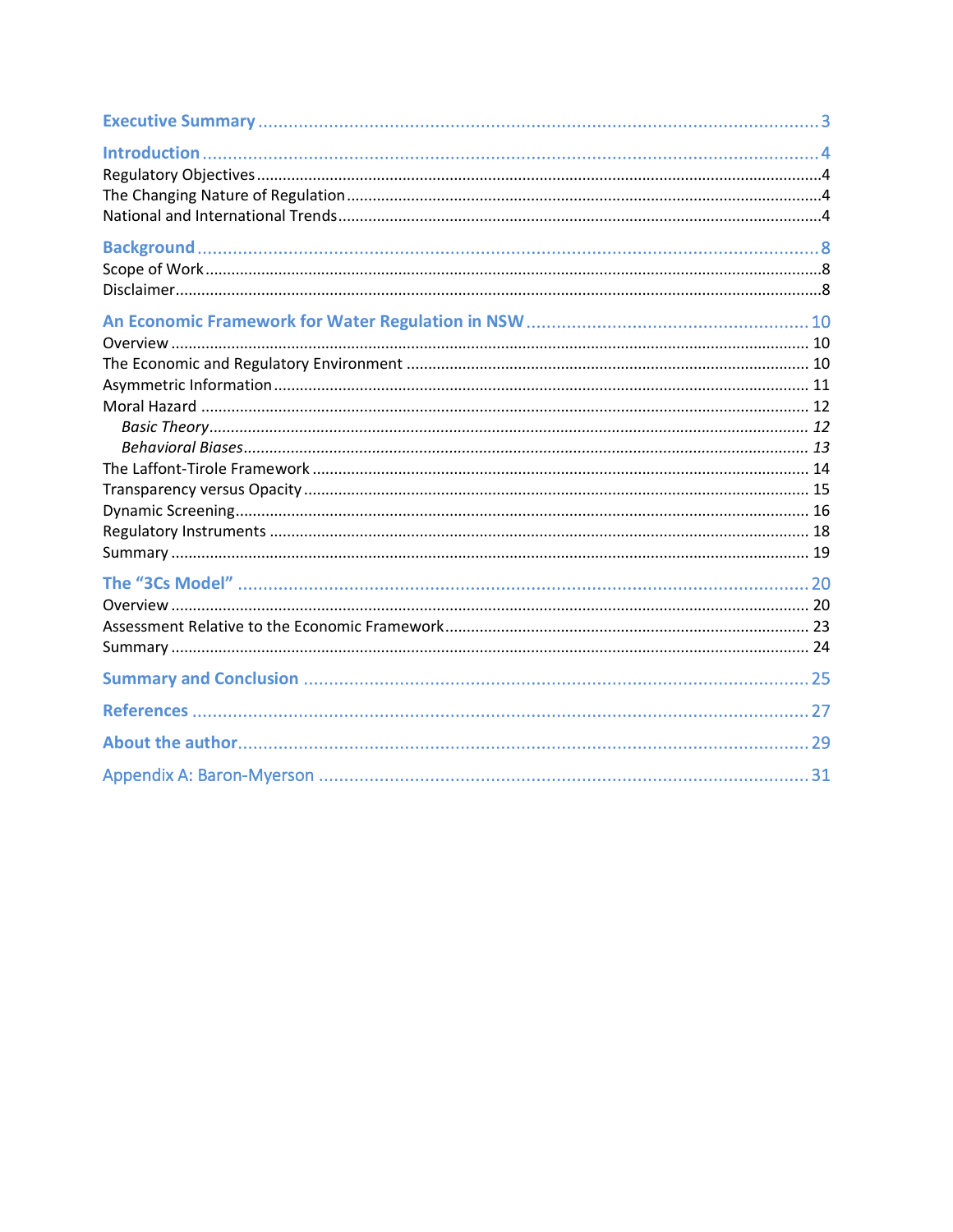## <span id="page-2-0"></span>Executive Summary

This report provides some advice from an economist's "mechanism-design perspective" on the current and proposed water regulations in New South Wales. The report situates the current regulatory environment within the core lessons of the academic literature on regulation (both classic and more modern contributions).

The proposed "3Cs model" of regulation sits well relative to the academic literature, and it is tailored in the practical regulatory environment under consideration.

In addition to the standard models of regulation on which "building-blocks" are based, it is important to acknowledge that water regulation in NSW has elements of:

- 1. A dynamic regulatory environment where the ability of the regulator to commit to future policy plays an important role in addressing heterogeneity among regulated firms;
- 2. A "multi-dimensional" screening problem where both cost-efficiency and service-quality are relevant dimension of "type";
- 3. A "moral hazard" setting where financial incentives can play an important role;
- 4. An environment where "career concerns" of managers and Board directors provide important non-pecuniary incentives;
- 5. "Opacity" in incentive provision may help deter gaming of regulatory/ incentive schemes;
- 6. A setting where customer outcomes could be measured more effectively; and
- 7. An environment where behavioral considerations about "upside benefit" versus "downside risk" is important in understanding and providing incentives for incentivizing managerial actions.

The 3Cs framework developed thus far addresses these considerations well and, in my opinion, is well-suited to pushing water businesses in NSW to drive innovation, cost efficiencies, and improve customer outcomes in the years ahead.

All of these issues are discussed in more depth in the pages that follow.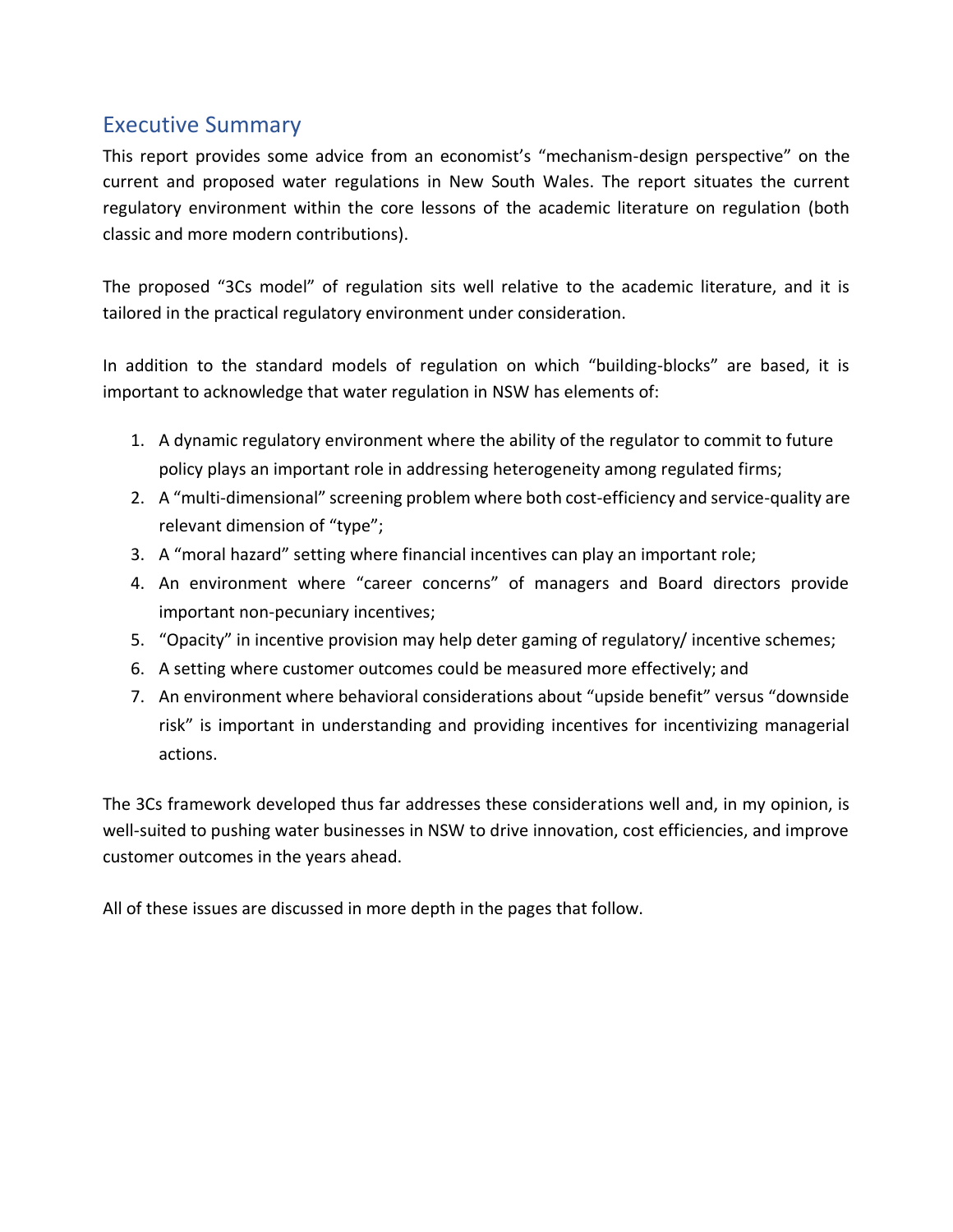## <span id="page-3-0"></span>**Introduction**

#### <span id="page-3-1"></span>Regulatory Objectives

Water is an essential service that has strong features of "natural monopoly" making it an important candidate for regulation. New South Wales is not exception to this general statement. And, perhaps unsurprisingly given the economic geography of the state, there is significant heterogeneity among the water businesses regulated in NSW.

It is appropriate that, from time to time, regulatory arrangements are reviewed in light of:

- 1. Their existing performance and the outcomes generated;
- 2. The changing economic and technological environment; and
- 3. Regulatory practices in other jurisdictions.

IPART's review of the current water-regulation framework is a welcome and important exercise, and it is a privilege to be able to provide some thoughts on regulation in general, and water regulation in NSW in particular.

#### <span id="page-3-2"></span>The Changing Nature of Regulation

Advances in information technology over recent decades—from personal computers and smart phones to real-time sensors and social media apps—have changed the nature of many existing businesses and facilitated the entry of new players as well as the advent of entirely new sectors.

Although costs of regulated entities may not have become significantly easier to measure, it is fair to say that the quality of customer outcomes has become easier to observe. Advances in technologies that allow customers to provide real-time feedback have emerged—and customers themselves have become more used to rating all kinds of customer-service experiences (such as ridesharing, food delivery, and many forms of retail products and services). This has led to a increased demand for regulation that extends beyond ensuring cost efficiency, but also toward high-quality service delivery as well.

#### <span id="page-3-3"></span>National and International Trends

Perhaps the most obvious trend in recent years is toward a greater focus by regulators on customer outcomes provided by regulated water businesses.

For instance, a number of international regulated water business are now required to undertake substantial customer engagement. This is part of a secular shift towards customer preferences playing a larger role in the decisions made by these businesses—especially around price-quality tradeoffs. Examples of jurisdictions where this has occurred among water regulators and their regulated entities include England & Wales (Ofwat), Scotland (Water Industry Commission for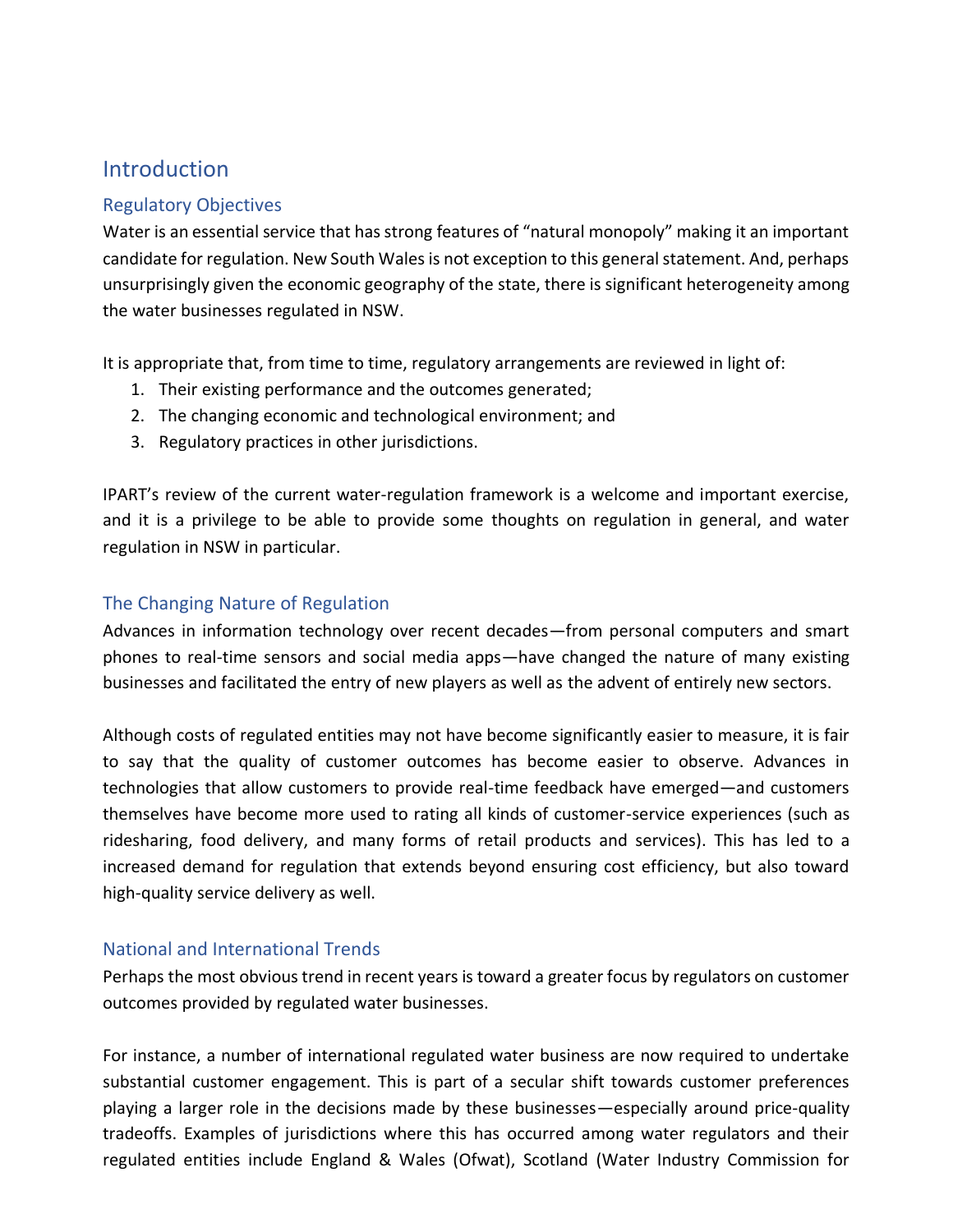Scotland—WICS), South Australia (Essential Services Commission of South Australia—ESCOSA), and Victoria (Essential Services Commission—ESC).

It is also apparent that regulators in these jurisdictions have moved to an approach where the regulated entities themselves are responsible for customer engagement. This is typically done via the establishment of arms-length customer panels which report back to the relevant regulator. As CEPA noted in their June 2020 report prepared for IPART: "The intention of these approaches is also to ensure that companies take ownership of identifying and providing services that their customers value, rather than responding to regulatory direction."<sup>1</sup>

Perhaps closest and most relevant to the current IPART review was the regulatory-reform exercise undertaken by the Essential Services Commission (ESC) in Victoria, beginning in 2015. The framework the ESC adopted in 2018, known as PREMO (Performance, Risk, Engagement, Management, Outcomes) for the 5 criteria against which regulated entities are assessed, involves a focus on (quoting from Essential Services Commission (October, 2016), *[Water pricing framework](https://www.esc.vic.gov.au/sites/default/files/documents/Water-Pricing-Framework-and-Approach-Final-Paper-Oct-2016.pdf)  [and approach: Implementing PREMO from 2018](https://www.esc.vic.gov.au/sites/default/files/documents/Water-Pricing-Framework-and-Approach-Final-Paper-Oct-2016.pdf)*):

- 1. Performance: have the performance outcomes to which the business committed in its price submission been met or exceeded?
- 2. Risk: has the business sought to allocate risk to the party best positioned to manage that risk?
- 3. Engagement: how effective was the business's customer engagement?
- 4. Management: is there a strong focus on efficiency? Are controllable costs increasing, staying the same, or decreasing?
- 5. Outcomes: do proposed service outcomes represent an improvement, the status quo, or a withdrawal of service standards?

This framework made three principal changes to the regulation-review process. As the May 19, 2021 internal note to the Tribunal observed, these three changes were:

*Greater customer engagement in water businesses' price submissions – Water businesses needed to demonstrate that engagement informed their decisions, and the submission was focused on customer outcomes that the water businesses then reported annual performance against.*

*An incentive mechanism for determining the return on equity – Water businesses must self-assess their proposal against the five criteria of Performance, Risk, Engagement, Management and Outcomes (PREMO) and the ESC then conducts its own assessment. On this basis a return on equity is determined for the business. PREMO is designed to incentivise businesses to submit their 'best offers' in terms of customer outcomes.*

 $1$  CEPA (2020), "Economic regulation of water utilities – research".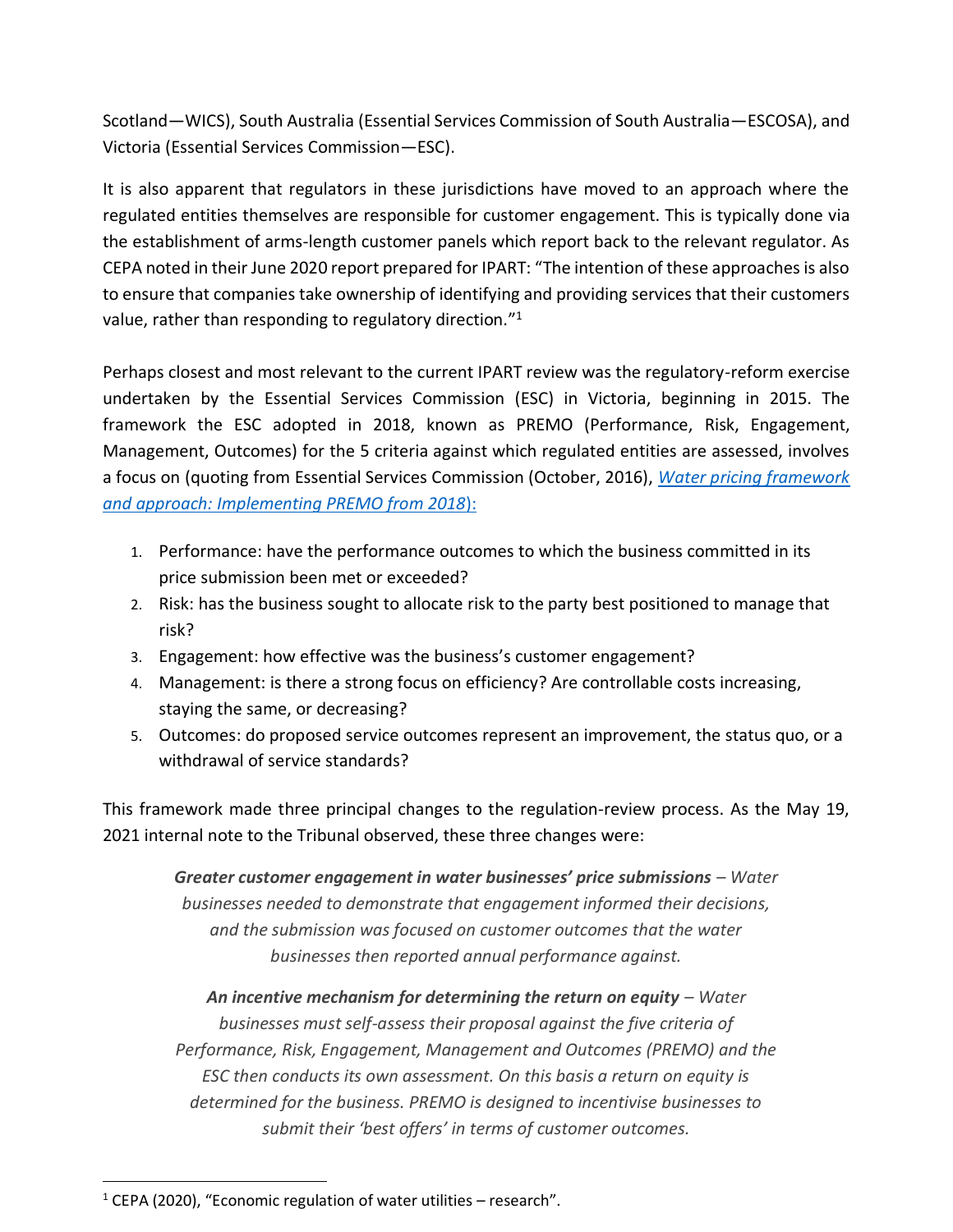*Greater flexibility in the process and a shift away from a one-size-fits-all approach to regulation – Water businesses have the quality of the submission rated. 'High quality' submissions that are categorised as leading can potentially be fast-tracked to a draft or final decision with little or no changes to prices. The PREMO incentive also means businesses are no longer subject to a single weighted average cost of capital (WACC).*

In light of these trends, it is timely for IPART to review water regulation in New South Wales.

The primary purpose of this report is to:

- 1. provide an economist's perspective on the economic and regulatory environment;
- 2. offer an economic framework—based on widely accepted and modern academic literature—for thinking about the regulatory problem of regulating NSW water businesses; and
- 3. assess the proposed IPART regulatory changes (or "3Cs model") relative to the prescriptions of the economic literature.

In doing this the report explicitly takes a *mechanism-design approach* to regulation. That is, it considers the regulatory problem as one of creating a game form (in the sense of the field of game theory), complete with a set of players, information structure, set and order of moves, and a payoff structure conditional on terminal histories of the game. This game form is designed to maximize a well-defined set of regulatory objectives.

In other words, the report takes a normative approach to considering the design of an optimal regulatory scheme tailored to the particular economic and institutional environment in question.

A theme which is emphasized throughout this report is that while long-used and well understood regulatory instruments and approaches (such as "building block regulation", for example) remain useful and important, the economic environment occupied by regulated water businesses in NSW means that there are multiple aspects to the regulatory problem that interact with each other in important ways.

This is part of the attraction of a mechanism-design approach, in that it seeks to take a holistic view of the economic environment, including (to highlight a few examples) the strategic interactions among the boards and managers of the water businesses, between the regulator and regulated entities over time, between the water businesses and their customers. This approach is also attentive to the informational environment and how the information available to various participants can be altered to improve regulatory outcomes.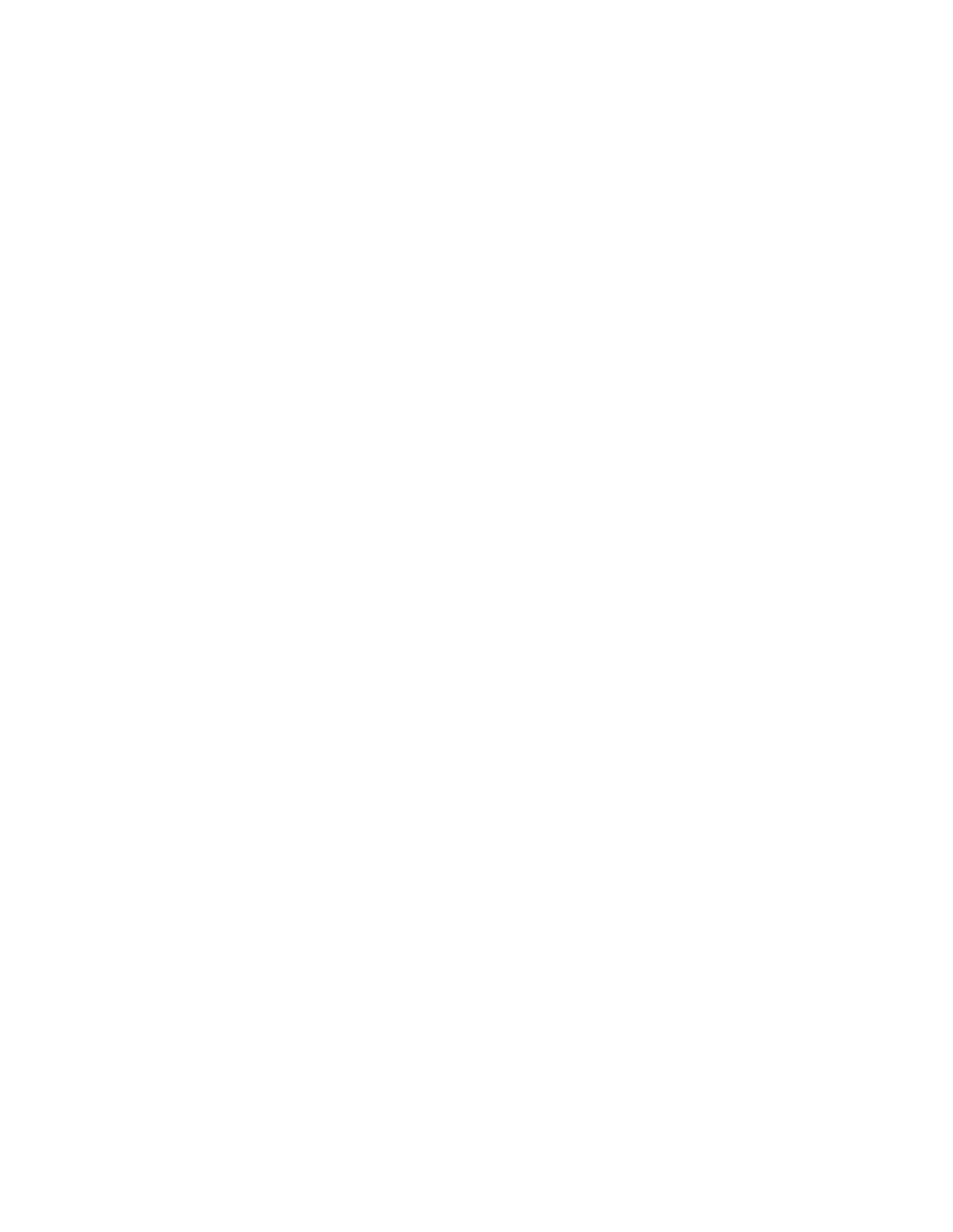# <span id="page-7-0"></span>Background

## <span id="page-7-1"></span>Scope of Work

In commissioning this work IPART provided me with the following background

*"The Independent Pricing and Regulatory Tribunal (IPART) is the economic regulator of monopoly water utilities in NSW. IPART:*

- *Sets maximum prices, about every four years, for the utilities. We use a building block approach with an efficiency review process.*
- $\blacktriangledown$ *Recommends and monitors compliance with Licence Conditions. For some – but not all – of the businesses we price-regulate, we set service and other standards in an Operating Licence. We monitor compliance with the licence through an annual audit.*

*We regulate a small number of monopoly service providers that vary greatly in terms of scale and sophistication.* 

*IPART has initiated a review of our regulatory approach in water to make sure that it is continuing to achieve its objectives and, where appropriate, to improve its operation and ensure that it is best practice. In particular, we consider:*

- *The utilities we regulate have delivered limited improvements in efficiency in recent years.<sup>2</sup>*
- $\blacktriangledown$ *There is opportunity for the utilities (and IPART) to move to a more 'customer outcomes' focussed regulatory framework.*
- *There is a need for our regulatory framework to be reviewed to ensure the water businesses are able to adapt to meet the challenges of climate change and to promote environmental outcomes.*

*Separate to this review, there is also a Water Industry Competition Act (WICA), and a third-party access regime (Cost Allocation Guide and Manual) to encourage competition in the NSW market (at wholesale and retail levels). While still important, this review takes the need for monopoly regulation (at some level) as required given the current state of the market."*

I also spoke with the tribunal and employees of IPART and received certain briefing documents. Parts of the conclusions of this report are based on information provided during those discussions and in those documents.

#### <span id="page-7-2"></span>Disclaimer

This report was prepared for the exclusive use of IPART.

<sup>2</sup> In addition, a voluntary incentive scheme that we introduced to encourage operating expenditure efficiencies (the Efficiency Carryover Mechanism) has not been used by the utilities to date.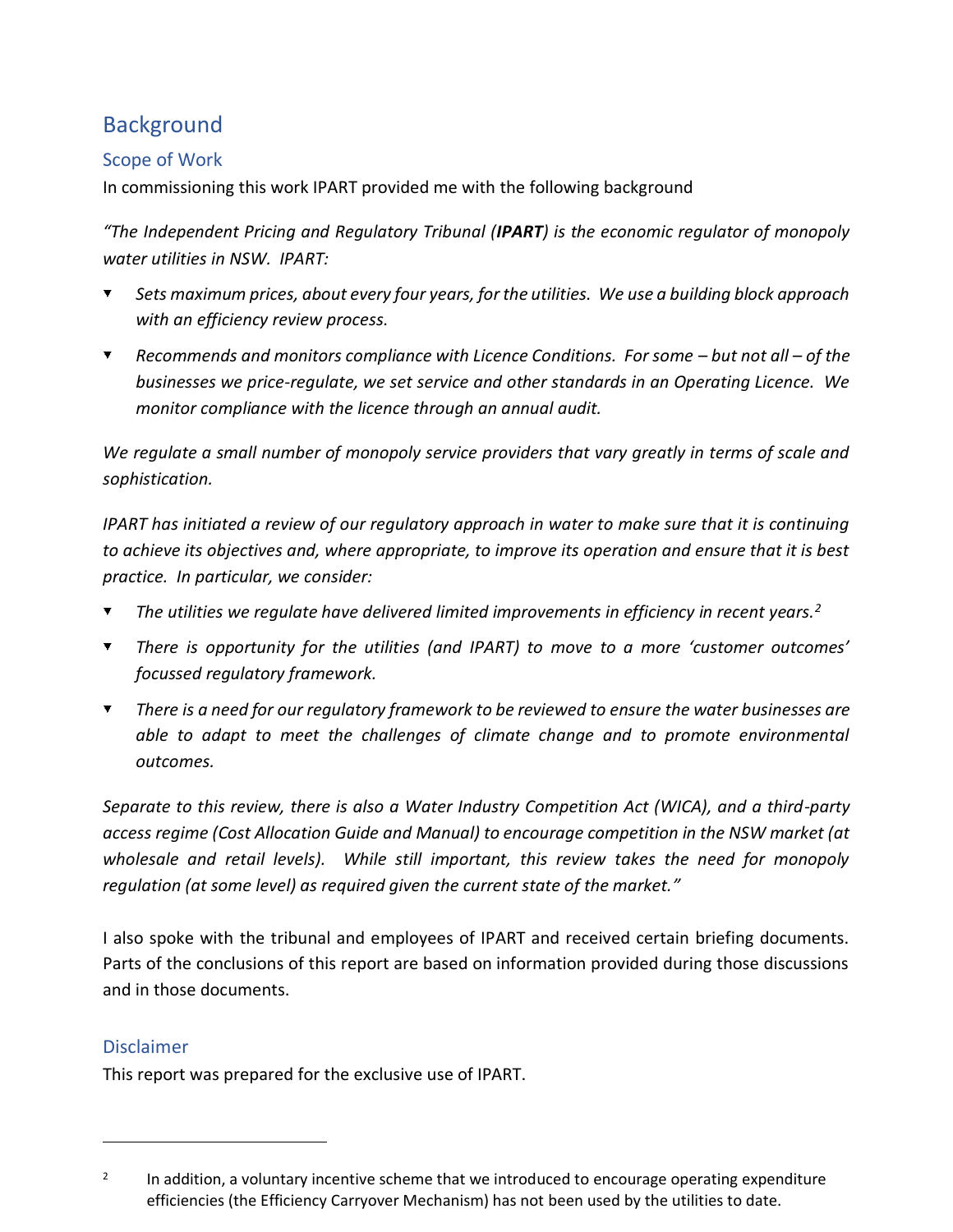The information contained in this document has been compiled by the author and may include material from other sources, which is believed to be reliable but has not been verified or audited.

Public information, industry and statistical data are from sources deemed to be reliable; however, no reliance may be placed for any purposes whatsoever on the contents of this document or on its completeness. No representation or warranty, express or implied, is given and no responsibility or liability is or will be accepted by or on behalf of the author as to the accuracy, completeness or correctness of the information contained in this document and any such liability is expressly disclaimed.

The opinions expressed in this document are valid only for the purpose stated in the consultancy agreement. No obligation is assumed to revise this report to reflect changes, events or conditions, which occur subsequent to the date hereof.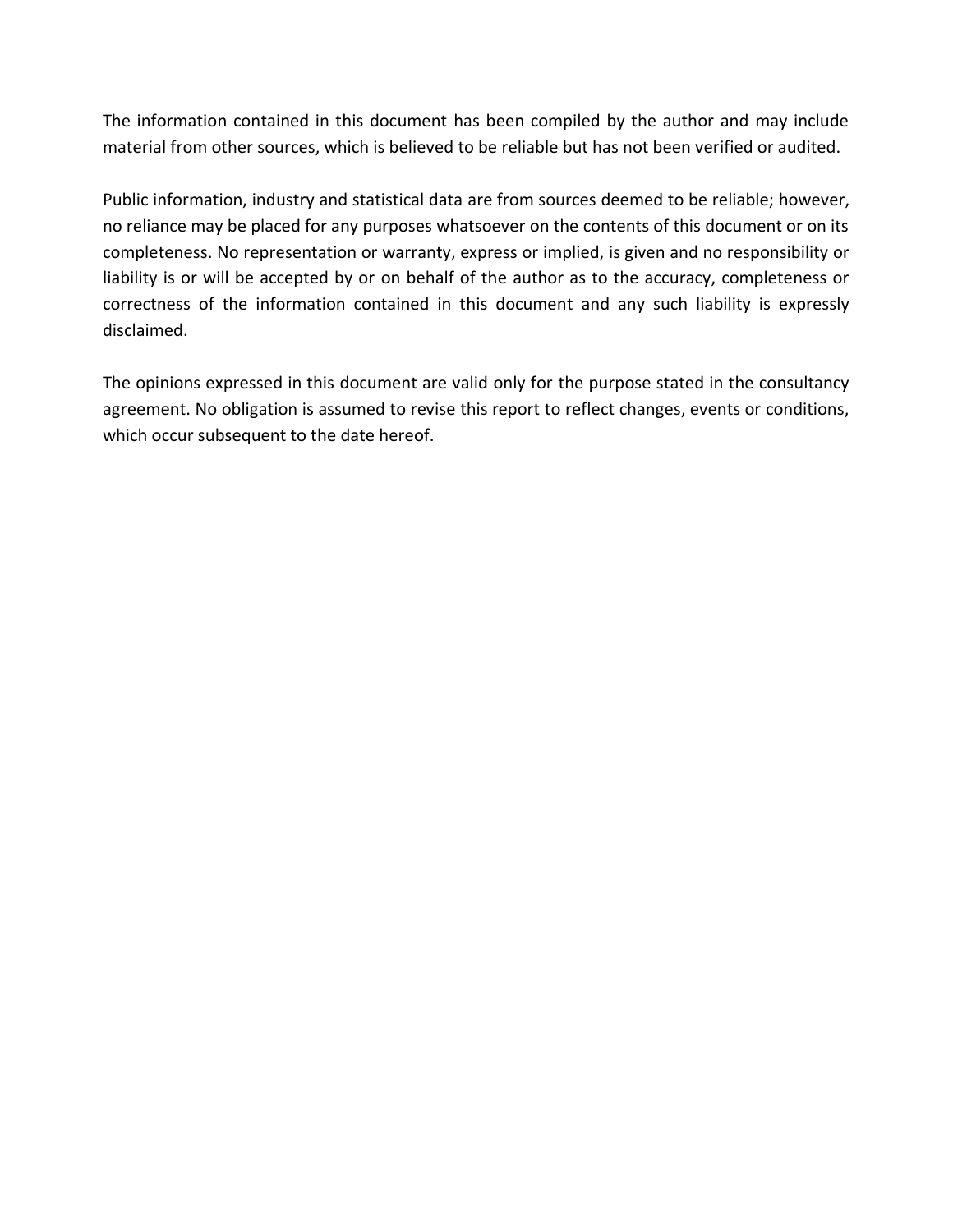## <span id="page-9-0"></span>An Economic Framework for Water Regulation in NSW

#### <span id="page-9-1"></span>**Overview**

The purpose of this section is to connect the modern economic literature on regulation to the specific regulatory problem that the Tribunal faces. Much of this literature will be familiar as the insights from it have been integrated into the practice of regulation for many years.

In terms of formal economic models of regulation, this has antecedents in the work of Mirrlees (1971) on optimal income taxation. Many of the most useful formal models of regulation stem from the work of Jean Tirole and coauthors—especially his collaboration with Jean-Jacques Laffont.

Yet there are also important insights for regulation to be drawn from other parts of the Contract Theory literature dealing with principal-agent problems (including the "multi-task model"), the emerging literature that focuses on "gaming" of incentive schemes, and also an earlier but sometimes underappreciated literature initiated by Laffont and Tirole (1988) on dynamic adverse selection where the possibility that information is revealed over time means that: (i) from a technical perspective the revelation principle may not apply, and (ii) from an economic perspective the optimal mechanism can look very different than the optimal static mechanism.

#### <span id="page-9-2"></span>The Economic and Regulatory Environment

An obvious but fundamental point to note is that the type of regulatory environment relevant to the NSW water regulation has several basic economic features.

First, there is *hidden information*. Regulated water businesses have superior information about their own cost structure and the ability to make cost-saving efficiencies through capital investment and managerial effort.

Second, there are *hidden actions*. Managers of regulated water businesses can take privately-costly actions that increase the quality of the service they provide to customer and/or reduce the cost of delivering that service.

Taken together, these first two points suggest that there are multiple dimensions to the regulatory problem. Both adverse selection and moral hazard are at play. And the "type" (to use the language of information economics and mechanism design) of the regulated firm has multiple dimensions (at a minimum, cost and quality). This is relevant for what economic framework best applies to the particular regulatory problem under consideration here.

Third, regulation takes place over time with both the regulator and the regulated being relatively long-run players that interact repeatedly. This opens the door to the use of reputational incentives and *relational contracts* (i.e. understandings between the regulator and regulated than can be selfenforcing rather than contractual/statutory).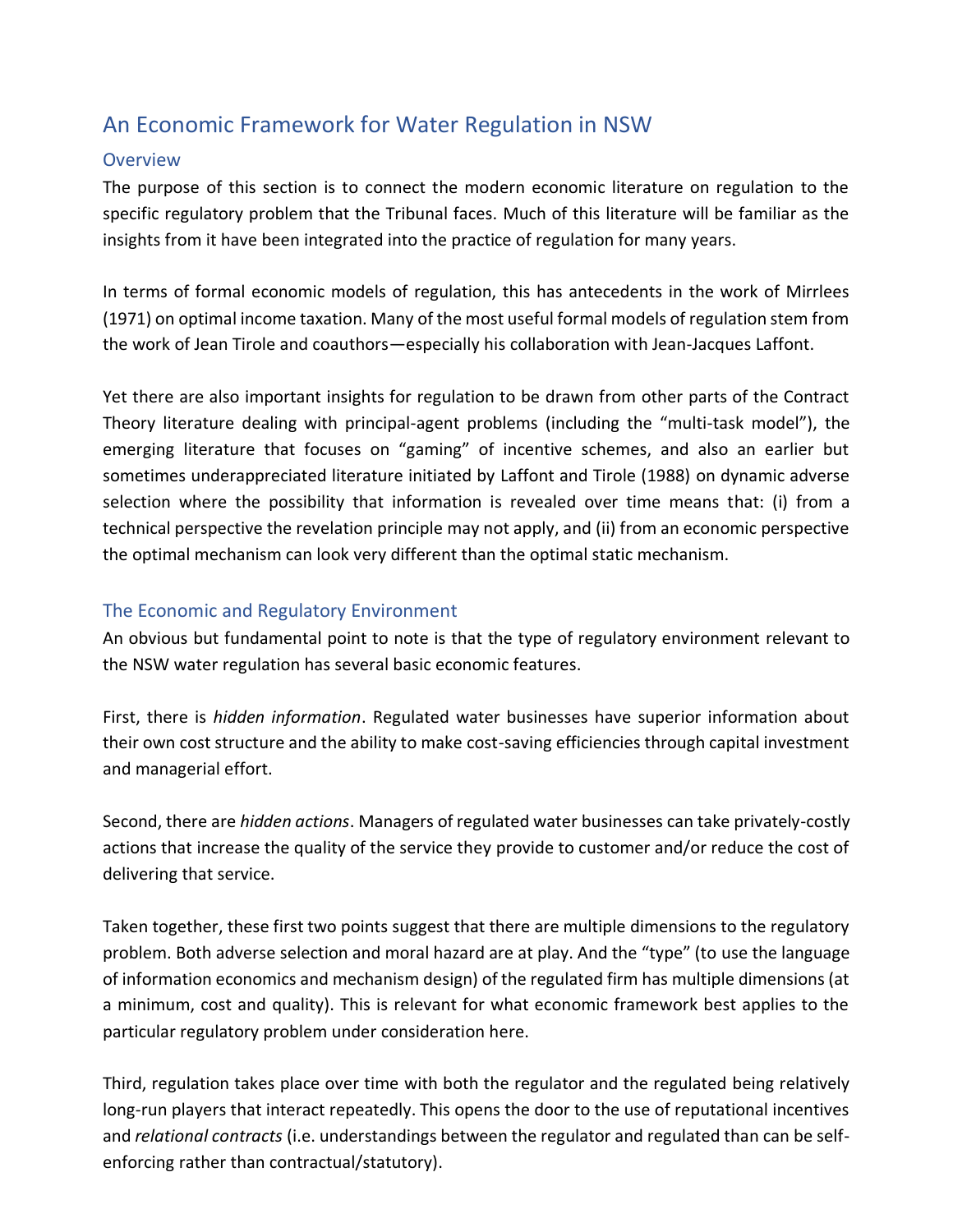Fourth, there are implicit incentives that managers of regulated water businesses *and* the member of their boards of directors already face. In particular, managers typically seek future employment at other regulated businesses, and directors typical seek future directorships. These *career concerns* (to use the language of Holmstrom (1982)) are potentially important sources of either managerial discipline, or alternatively may lead to distorting behaviors. Moreover, as will be discussed below, explicit financial incentives may crowd out the incentives generated by career concerns.

#### <span id="page-10-0"></span>Asymmetric Information

Perhaps the canonical regulatory problem is an economic environment where a firm (the leading case is where there is a single monopolist in the relevant market) has superior information about its cost structure to the regulator. If the firm can be one of a number (even just two) different "types" then the regulator faces the problem of how it might be able to extract the private information of the firm in order to improve its (i.e. the regulator's) outcome.

Formal economic models of this phenomenon have become known as *screening*. In recognizing the contributions of George Akerlof, Michael Spence, and Joseph Stiglitz to information economics, [the](https://www.nobelprize.org/uploads/2018/06/advanced-economicsciences2001.pdf)  [Nobel Committee observed](https://www.nobelprize.org/uploads/2018/06/advanced-economicsciences2001.pdf) that Akerlof pointed out how asymmetric information can lead markets to unravel; Spence had showed how the informed party can improve their outcome through *signaling*; and Stiglitz (along with Michael Rothschild) had pioneered the analysis of *screening* whereby the uninformed party can improve their payoff.

Rothschild and Stiglitz analyze an insurance market where companies don't know the risk profiles of the individuals that might purchase insurance from them. They show that these companies can improved their payoff by offering *menus* of contracts—in their setting different combinations of premiums and deductibles. When certain assumptions are satisfied, and the premium-deductible pairs are chosen optimally, it can be show that customers voluntarily "self-select" the policies intended for them by the insurance companies—thereby improving the payoff of those companies despite their informational disadvantage. As the Nobel Committee noted, this "screening through self-selection is closely related to Vickrey (1945) and Mirrlees (1971) analyses of optimal income taxation, where a tax authority (unaware of private productivities and preferences) gives wage earners incentives to choose the right amount of work effort)." In fact, the key notion underpinning this self-selection is that of *incentive compatibility* due to later (2007) Nobel laureate Leonid Hurwicz (Hurwicz, 1972).

A classic formal treatment of the regulation problem is Baron and Myerson (1982). For completeness a textbook-type treatment of the Baron-Myerson framework with 2 types is contained in Appendix A of this report. But the economic logic is by now familiar. The regulator does not know which of two "cost types" of firm they face. By offering a menu of contracts the regulator can cause it to be in the interests of the firm (of either type) to select the regulatory contract intended for them, thereby revealing their private information in equilibrium. The first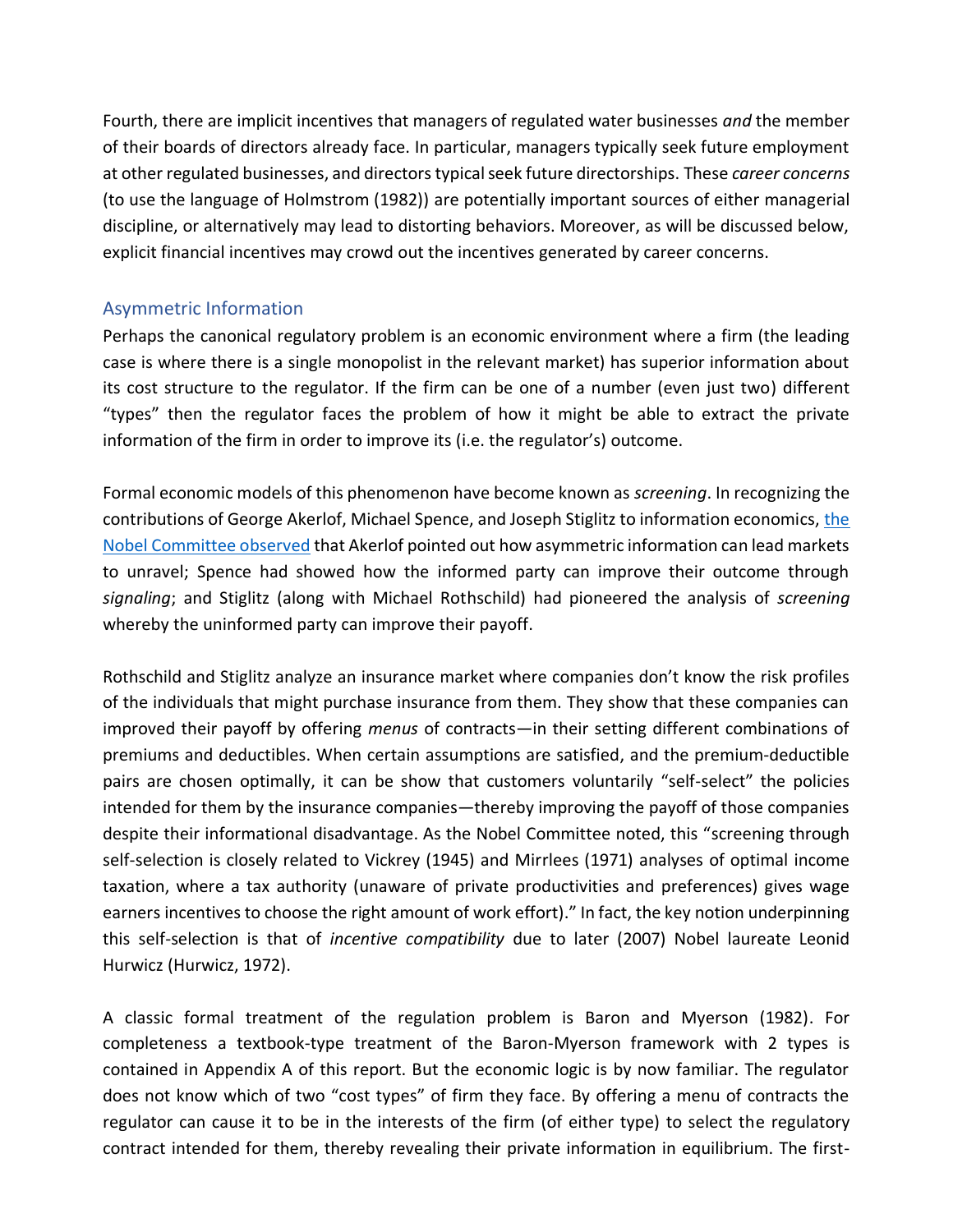best (i.e. the level of economic efficiency obtained in the absence of private information) is not obtainable, but the constrained second-best is obtained through the optimal menu of contracts.

In this static setting it is the "downward" incentive-compatibility constraint(s) that bind. Later in this section when we briefly discuss dynamic adverse selection and screening, we will see that in such a dynamic environment this need no longer be the case.

#### <span id="page-11-0"></span>Moral Hazard

#### <span id="page-11-1"></span>Basic Theory

As we discuss in more details at various points later in this report, there are also important features of the regulatory problem under consideration here that involve "hidden actions". Indeed, in the context of modern NSW water regulation this is arguably even more important than the standard regulatory theory emphasizing "cost types" of firms. This class of problems has come to be known as the "Principal-Agent problem" or "moral-hazard problem" (classic references include Mirrlees (1975), Grossman and Hart (1983)).

In the classic principal-agent problem a risk-neutral principal hires a risk-averse agent to perform an action (or vector of actions). The action is privately costly to the agent, and this is noncontractible. The principal does not observe the action the agent chooses but do observe outputs/profits which are a noisy signal of the action(s). The agent's action choice induces a probability distribution over outputs with a "harder" action coming at a larger private cost to the agent.

Contracts can be written on outputs, but because of the stochastic relationship between action and output, incentives for the agent to choose a harder action impose risk on the risk-averse agent. There is thus a tradeoff between incentive and insurance in the second-best optimal contract between principal and agent. As is discussed below, in the practical regulatory setting in question, it is important to strike the appropriate balance between risk and return for the regulated entity and then to allocate responsibility for managing that balance to the business.

An important elaboration of the standard principal-agent model is the so-called "multi-task" principal-agent model due to Holmstrom and Milgrom (1991). Holmstrom and Milgrom emphasize that when the agent performs two or more tasks, and those tasks are related in their cost of effort function (e.g. they are technological substitutes due to time limitations) then incentives on one task can crowd-out incentives on other tasks. This idea—which has come to be known as the *effort substitution problem*—is of great practical significant. From a positive perspective it helps explain why we sometime observe low-powered incentives that may, in fact, be optimal. For instance, school teachers are typically not given explicit performance pay. But viewed through the lens of the multi-task model this arguably make sense. Teachers perform some tasks (like teaching students basic skills such as reading and writing) which are relative easy to measure (even if measurement is imperfect). On the other hand, they also impact "higher-learning skills" and intangibles like "a love of learning" that are extremely hard to measure. Financial incentives for student performance on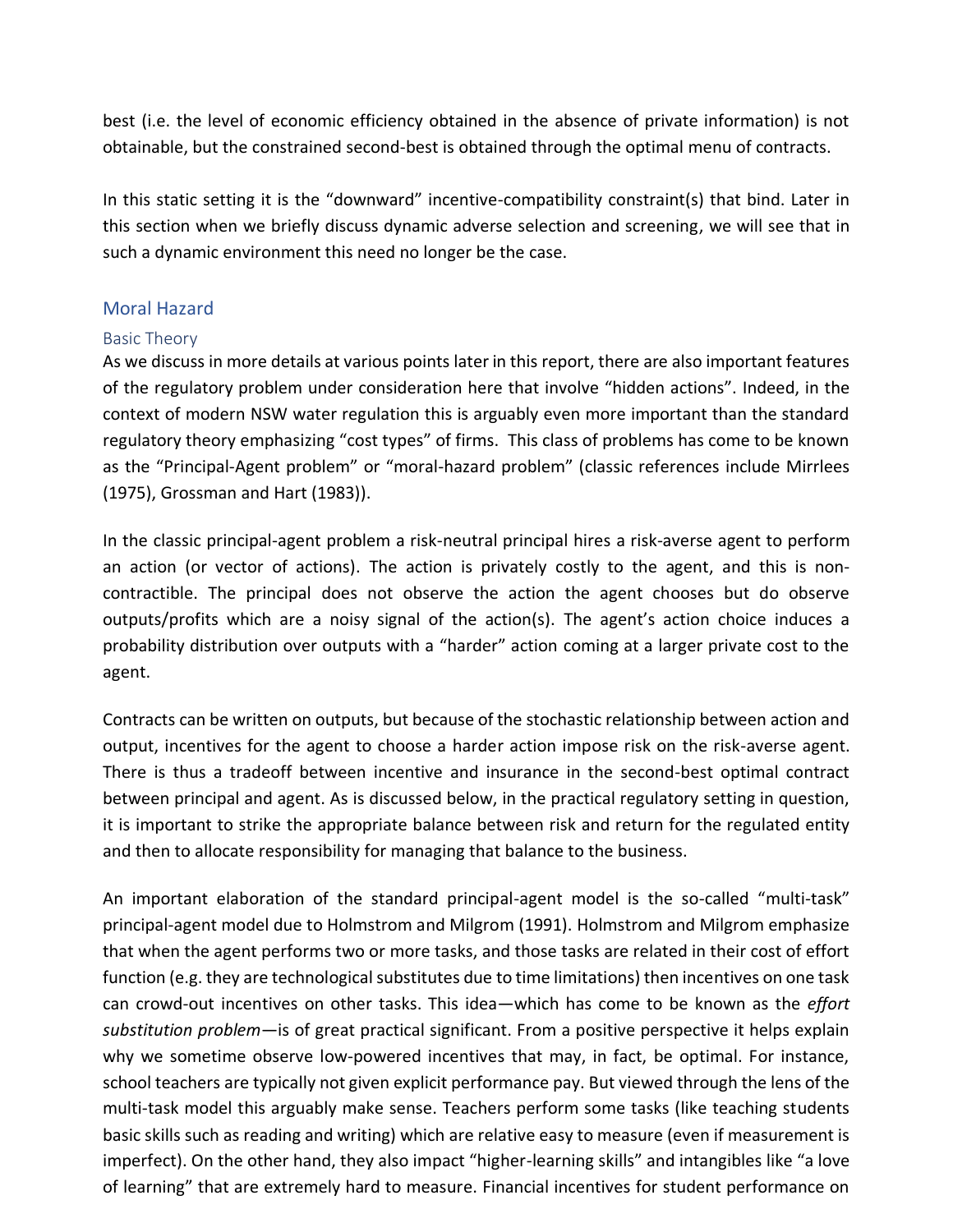standardized tests can lead teachers to substitute effort away from higher-learning skills toward basic skills, to the detriment of students and society.

In business settings more akin to the water firms at issue in this regulatory review, managers at those firms may exert effort that affects both the costs of the firm and also the quality of their service (i.e. the "customer experience".) Incentives, if they are to be provided implicitly or explicitly, must be carefully calibrated so as not to crowd out the incentives that already exist (e.g. through reputational or career concerns).

Moreover, viewed through the multi-task-lens, incentive schemes must be conscious of the precision with which performance can be measured, and also the background incentives that already exist.

#### <span id="page-12-0"></span>Behavioral Biases

One important consideration that has gained traction in recent years is the impact of individual psychological (or "behavioral") biases in making economic decisions. This idea, dating to the work of Kahneman and Tversky, as well as many notable contributions by Thaler, that individual decisionmakers do not act according to the standard "expected-utility" framework traditionally used in economics has been shown to have important theoretical and practical implications for many areas of economics.

This literature is vast, and it is beyond the scope of this report to summarize it. But one key area where it is highly relevant to the regulatory problem at hand is in the area of incentives for managers of water businesses. Kahneman and Tversky's notion of "prospect theory" (Kahneman and Tversky, 1979) implies that individuals—as a positive matter—tend to suffer more in utility terms from losses than they do from equivalent-sized gains.

This has an immediate implication for how individuals respond to incentives. It suggests that they may be more responsive to "downside incentives" rather than "upside incentives". To the extent that financial incentives tend to be about gains/upside and reputational incentives (i.e. career concerns) tend to be about losses/downside, then prospect theory implies that career concerns have more purchase for the same size of incentive than financial incentives.

There are three important caveats to this, nonetheless correct, statement. The first is that financial incentives are endogenous to the regulatory problem and, so too to some degree, are careerconcern incentives since the regulator making information about the performance of regulated entities directly affects the reputation of managers (and to some extent board members) of those entities. The second is that the *size* of these incentives is also endogenous. Nothing about prospect theory—or any other theory based in psychology & economics of which this author is aware suggests that sufficiently large financial incentives do not have an impact on behavior. The third caveat is that financial incentives can be crafted to provide "downside incentives"—say though changing default compensation to be larger, but at risk and based performance levels (e.g. customer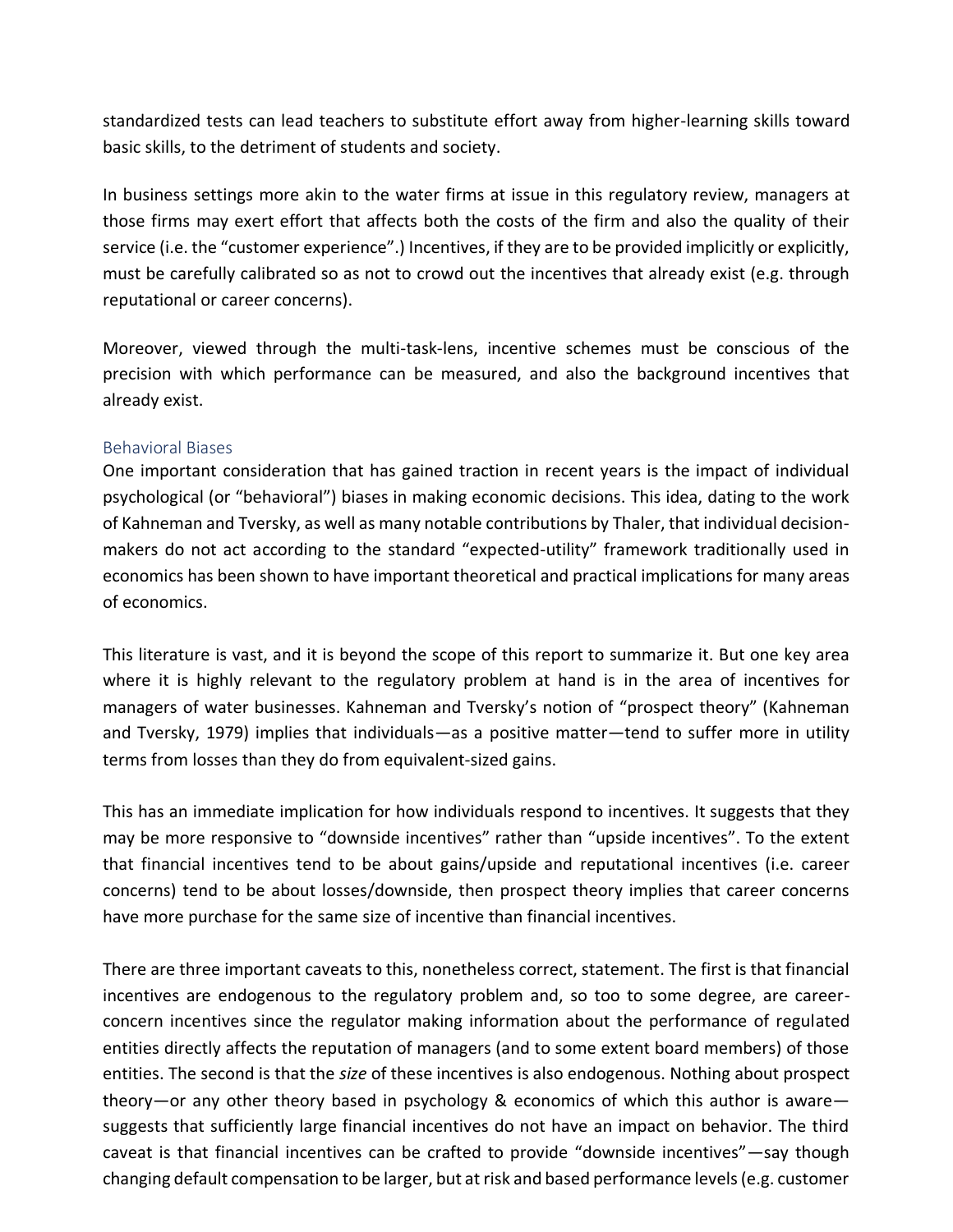outcomes) being above a certain threshold. It is worth noting that this latter type of incentive provision takes prospect theory *very* seriously, and this author is not aware of any field or laboratory experimental evidence suggesting that such incentive schemes work either well or poorly.

Having said that, one reason for optimism about the efficacy of using larger penalties relative to rewards comes from the literature on optimal prize structures in rank-order tournaments. In particular, Akerlof and Holden (2012) show that in a range of such tournament-settings it is "optimal to give rewards to top performers that are smaller in magnitude than corresponding punishments to poor performers."

There are thus good theoretical reasons to believe that downside incentives could be a useful regulatory tool, and a cautious but systematic development of such incentives may be a tool that the Tribunal wishes to consider.

## <span id="page-13-0"></span>The Laffont-Tirole Framework

Having highlighted both adverse selection/hidden information problems as well as principalagent/hidden action problem it is also worth noting that the contribution of Laffont and Tirole (1986). The Laffont-Tirole framework is also very instructive—even though the setting is in some ways closely related to Baron-Myerson—and has rightly played an important part in practical regulation. In the Laffont-Tirole framework regulation is treated as a principal-agent problem, with the regulator as the principal, and the regulated firm as the agent (in their model it is really the manager so as to avoid a tiered principal-agent problem between the board of the regulated firm and the manager and between the regulator and the board of directors).

The regulator observes realized production costs, but not the effort that the manager has exerted toward cost reduction (this is a hidden-action problem). A larger amount of privately-costly effort by the manager leads to stochastically lower costs. Crucially, in addition to this the manager/firm has superior knowledge about its costs-reduction technology than the regulator (this is a hidden information problem.

The optimal (static) regulatory mechanism that Laffont-Tirole derive involves three key features:

- 1. Firms/managers self-select by truthfully revealing their cost type;
- 2. Each type provides less effort than in the first-best; and
- 3. All types receive an information rent.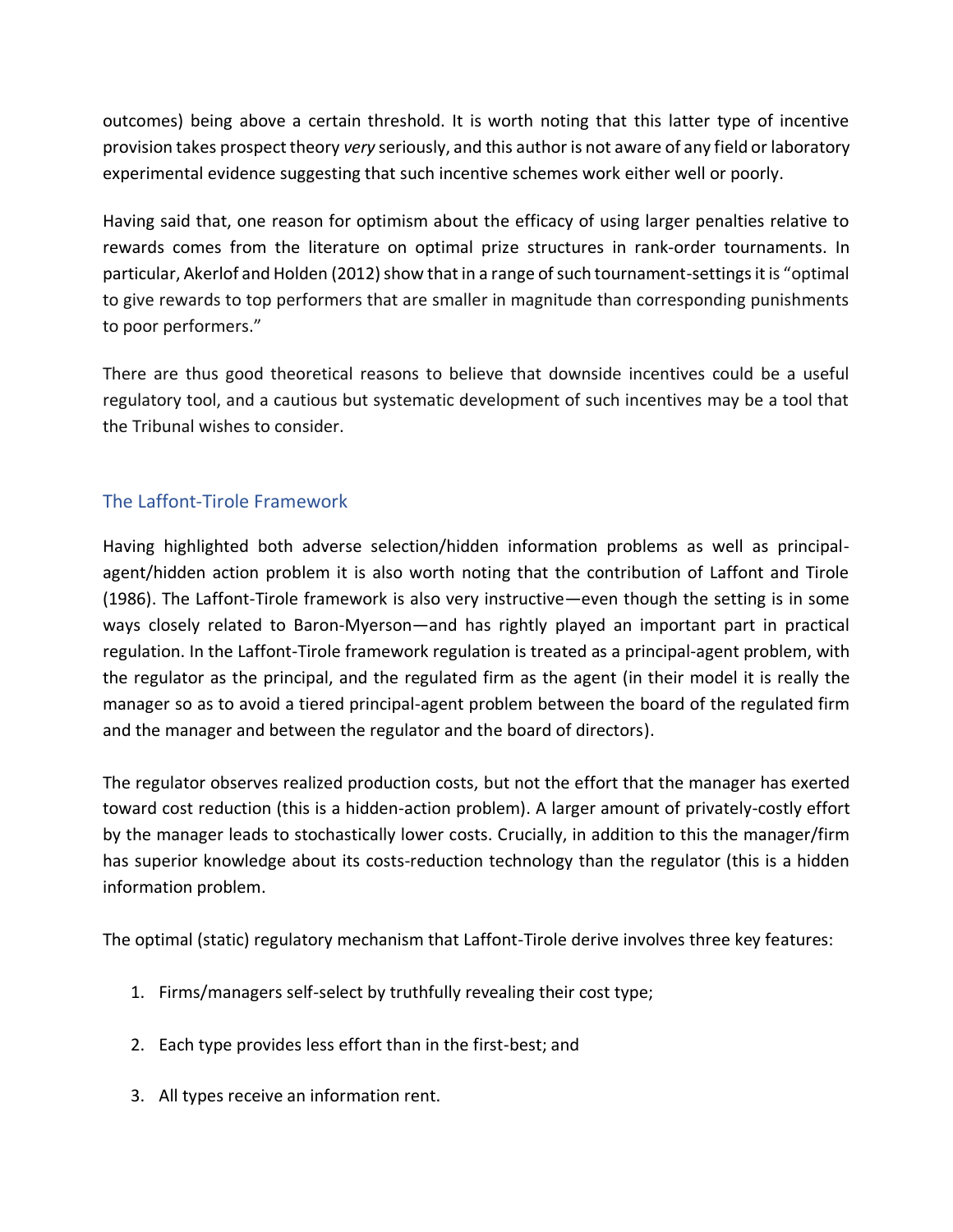An important implication of Laffont-Tirole—and it bears directly on how "high-powered" incentive schemes for NSW water businesses should be—was described by the Nobel Committee in the advanced materials for Tirole's 2014 Prize as follows:

Laffont and Tirole (1986) was published at a time when different regulatory *schemes were hotly debated. Some policies were recognized to have poor incentive properties, leading to huge cost overruns. The trend was to abandon rate-of-return regulation in favor of price-cap regulation, where in effect the firm becomes the residual claimant for cost savings…While the poor incentive properties of rate-of-return and cost-plus regulation had already been recognized, the Laffont-Tirole model highlighted a subtle problem with price caps: highpowered incentives imply large rents to efficient firms, which is very costly if public funds are raised by distortionary taxation, or if the regulator has distributional objectives. To reduce these rents, optimal regulation will generally not induce firstbest levels of cost-reduction. Thus, observing unnecessarily high production costs does not necessarily reflect badly designed regulation. This important fact plays a key role in dynamic regulation.*

#### <span id="page-14-0"></span>Transparency versus Opacity

A common concern with incentive schemes of various types in the possibility of "gaming"—that is, the recipient of incentives exploiting an incentive scheme to her own advantage to the detriment of the objectives of the incentive designer.<sup>3</sup> As Ederer, Holden, and Meyer (2018) observe: "Gaming can take numerous forms, among them (i) diversion of effort away from activities which are socially valuable but difficult to measure and reward, toward activities that are easily measured and rewarded; (ii) exploitation of the rules of classification to improve apparent, though not actual, performance; and (iii) distortion of choices about timing to exploit temporarily high monetary rewards even when socially efficient choices have not changed…The costs of gaming are exacerbated when the agent has superior knowledge of the environment: this makes the form and extent of gaming harder to predict and hence, harder to deter."

Ederer, Holden and Meyer (EHM) analyze a multi-task principal-agent model in the spirit of Holmstrom and Milgrom (1991), but where the agent has superior knowledge of the economic environment. They show that opacity/lack of transparency of the incentive scheme can reduce gaming. Of particular relevance to the water regulation problem at hand, EHM highlight that opacity can induce the agent to *balance* her efforts across multiple dimensions of performance.

<sup>&</sup>lt;sup>3</sup> There is now a large empirical literature documenting this phenomenon. Some prominent examples include: Burgess, Propper, Ratto, and Tominey (2017), Carrell and West (2010), Gravelle, Sutton, and Ma (2010), Oyer (1998), Larkin (2014), and Forbes, Lederman, and Tombe (2015).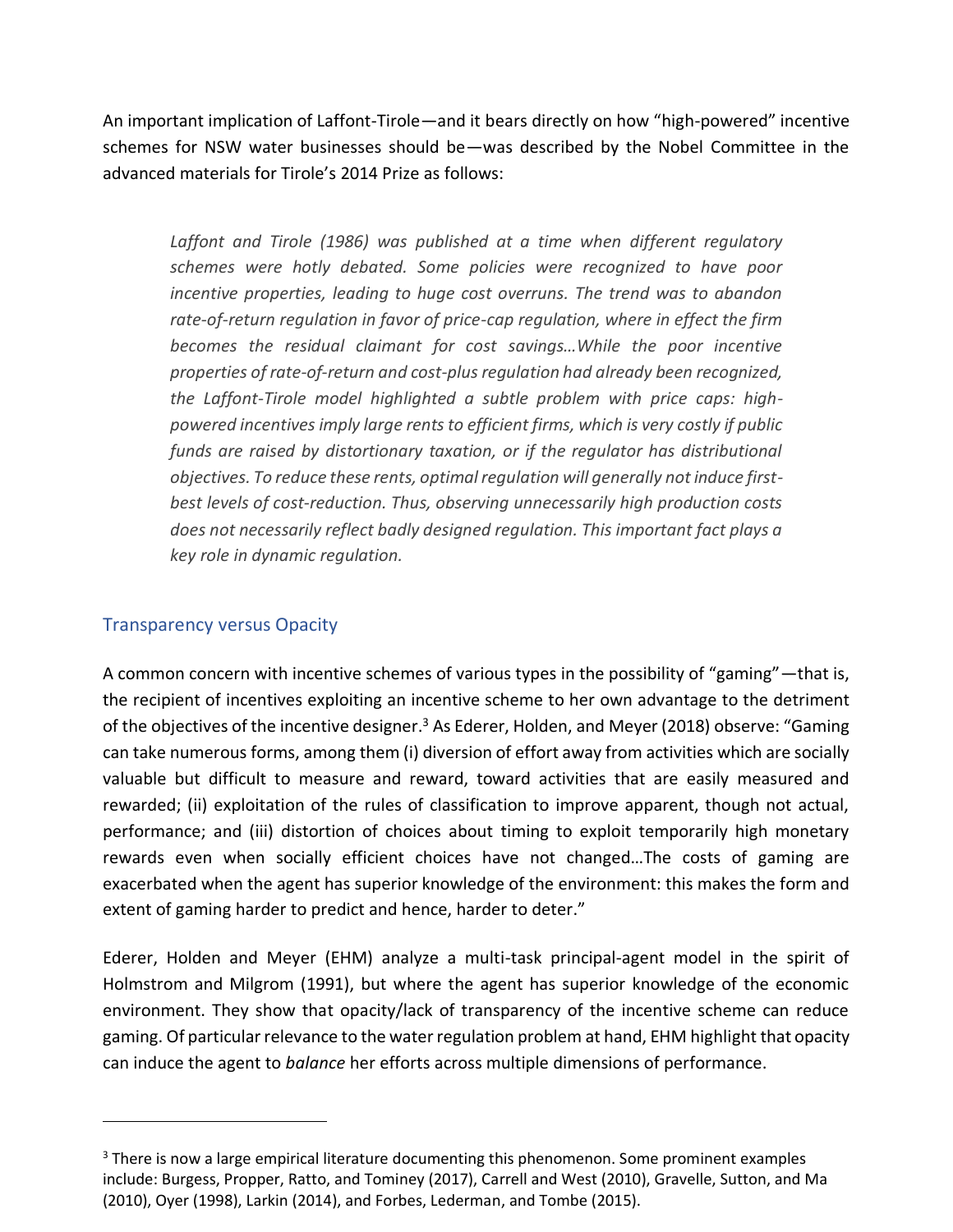It seems clear that effort by managers of regulated water entities affects multiple dimensions of performance over which the public has a legitimate interest. At a minimum, such effort affects: the cost of water provision, the service and other quality to customers, and the environmental impact of supply. Moreover, the public (and hence the regulator) are likely to want *balance* across these performance dimensions—and hence somewhat balanced effort from the regulated entities. For instance, very low-cost water that is so low quality as to be unsafe or undrinkable is of no value. Similarly, high-quality water delivered according to superior service standards might be deemed unacceptable (and hence of little or no value) if it comes at too great an environmental cost.

In such settings where there are important complementarities along the different dimensions of effort, EHM show that an opaque incentive scheme can dominate a transparent scheme. One way to implement such opacity is to be unclear *ex ante* about the weights that will be applied to various dimensions of effort/output. For instance, one could say that each of three dimensions will receive a weight between 0 and 50% of the total incentives to be provided, with the three *ex post* weights summing to 100%. The actual mix of those weights would be determined at the end of the relevant measurement period. Indeed, a perfectly well-defined method of determining the *ex post* weights is to choose them to minimize the total incentive payments (this is the scheme that EMH call "ex post discretion".

It is important to note that opacity here is in terms of the incentive weights on different measures of performance, not on the measures of performance themselves. Furthermore, there is complete transparency about the process of providing incentives and the objectives of the regulator. In this sense such strategic opacity does not conflict with commonly-invoked understanding of the virtues of transparency in public administration.

#### <span id="page-15-0"></span>Dynamic Screening

When regulation takes place over time—as is almost always the case in practice—the clean separation of types that is the hallmark of the optimal static mechanism (both the Baron- Myerson and Laffont-Tirole frameworks exhibit this feature) no longer applies.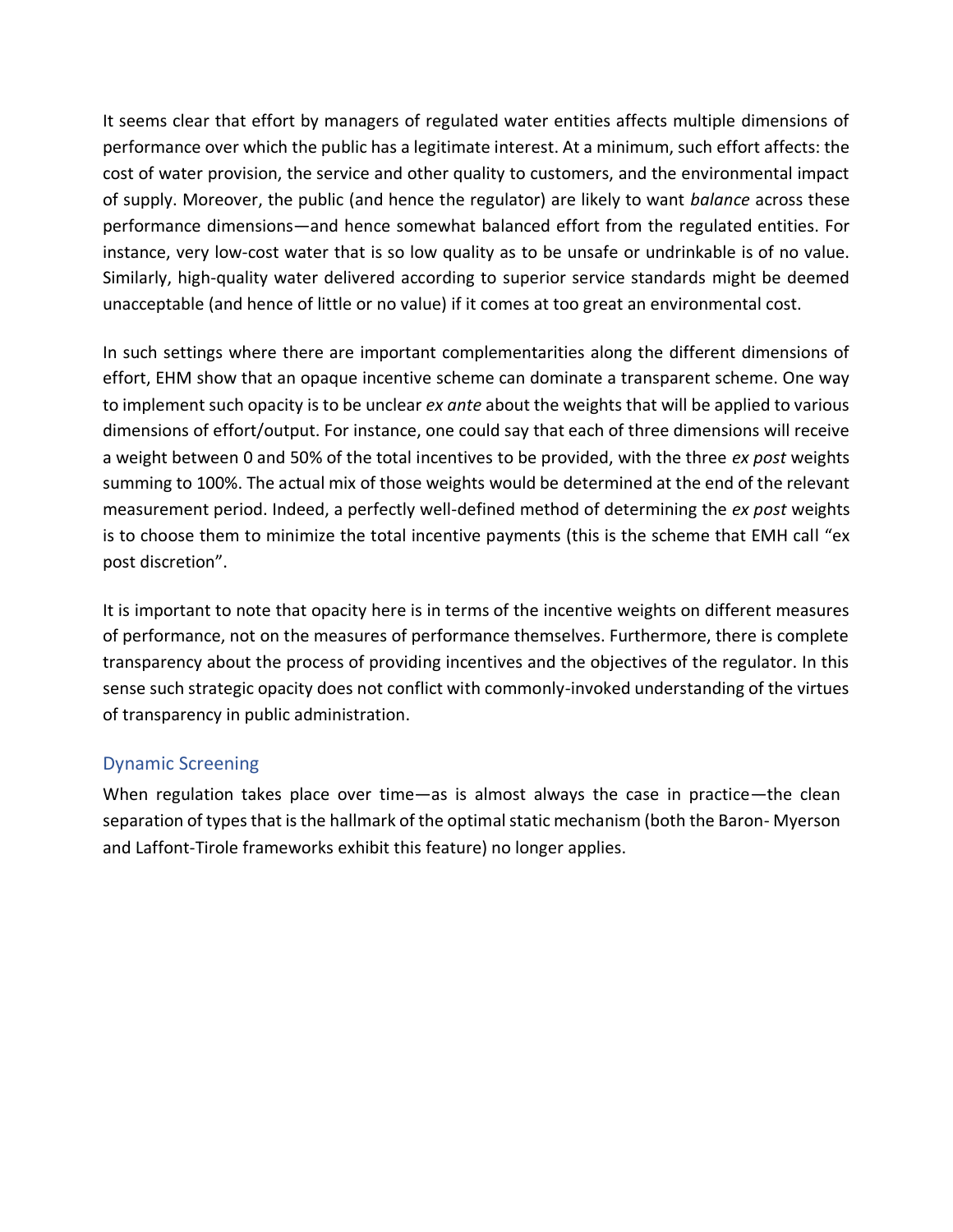To see this, first note that if the regulator can commit to a mechanism at every future period, then the dynamic problem becomes stationary—i.e. just a sequence of one-period static problems.

If the full separation from the static case were to apply in a dynamic setting, then all types would be revealed in equilibrium in the first period. But then—in the absence of commitment by the regulator, thisinformation would be used against the most efficient types of firms.

Realizing this, firms would need to be paid a very large "information rent" in order to reveal their type. But, and this is the final step in the chain of logic, having received such a large rent they may simply exit the market—leaving only the inefficient types participating in the market.

This clearly can't be part of an equilibrium regulatory strategy because the regulator would never find it optimal to pay a large rent only to have efficient types "take the money and run" (as this strategy was dubbed by Laffont and Tirole (Econometrica, 1988) in the follow-up to their 1986 Journal of Political Economy paper).<sup>[4](#page-16-0)</sup>

This leaves open the question of "how much pooling" (of types) there is in equilibrium—and Laffont and Tirole (1988) provide conditions under which there is a "lot" of pooling. In particular, when uncertainty about types is small, this characterization holds. An important implication of this analysis is, as they put it

*The leitmotiv of our paper is that full separation becomes impossible or very costly in a repeated relationship without commitment. The economic consequence is that in such circumstances agents can only be given "low- powered" incentive schemes.*

These observations have a number of implications for the regulatory problem at hand. The first is that commitment to future regulatory behavior is an important determinant of being able to sustain a separating equilibrium and therefore to the ability to provide meaningful incentives for cost reduction (and innovation, in a richer model of firm behavior). A prerequisite for this is providing sufficient detail about the design and implementation of the regulatory scheme. To the extent that the regulator is a long-run player with a well-defined objective and strategy, such commitment may be more feasible—at least in part.

<span id="page-16-0"></span><sup>&</sup>lt;sup>4</sup> This can be made into a theorem that for any first-period menu of contracts there cannot exist a fully separating continuation equilibrium. The proof follows from the fact that Simple intuition: for any type  $\mu$  there exists a type  $\mu$  +d $\mu$  who would like to mimic in the first period. Doing so entails a second-order loss in the first period (by the Envelope Theorem). But it generates a firstorder gain in the second period because they are believed in equilibrium to be a lower type.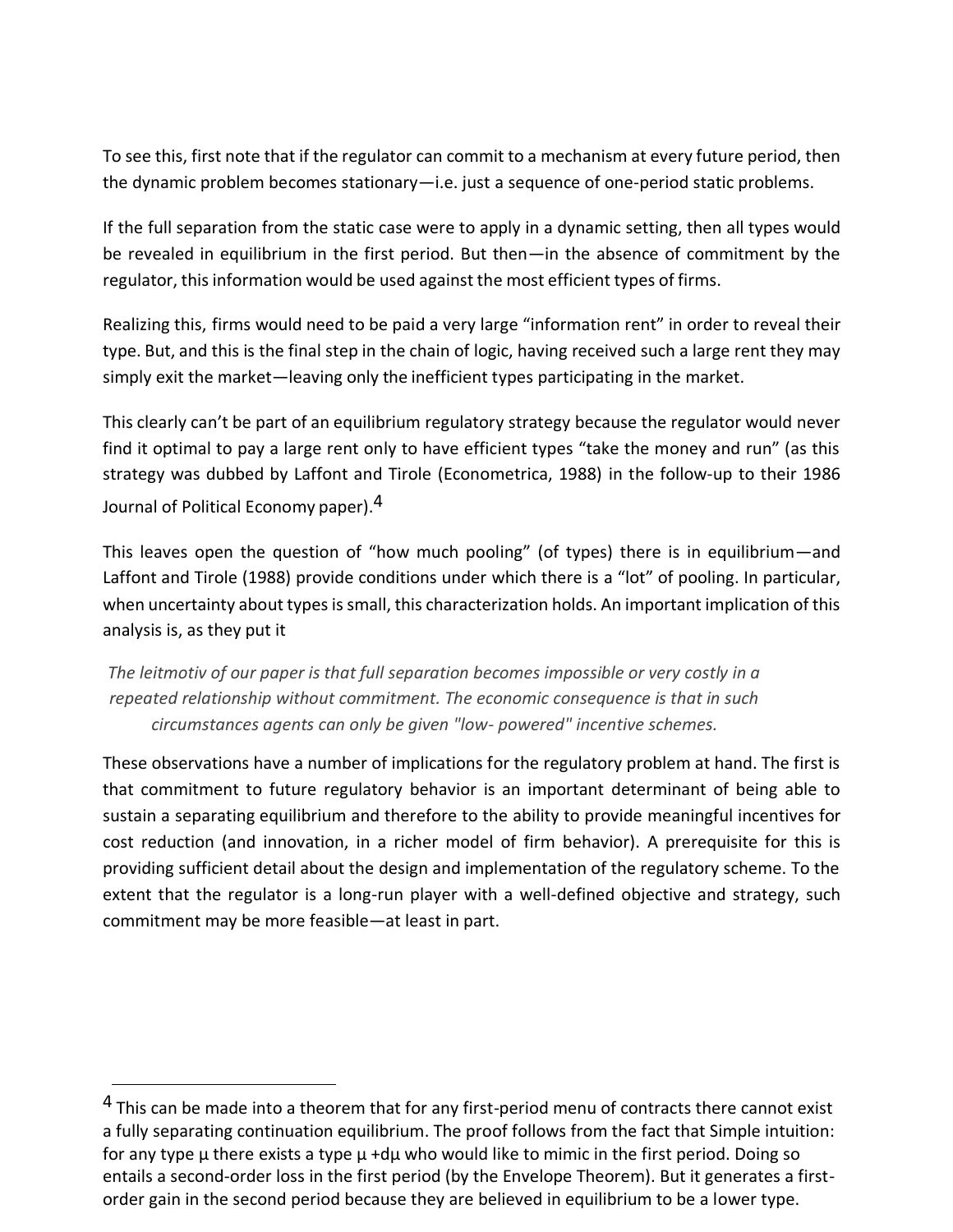The second implication is that poor performance by regulated firms—as some believe has occurred among water businesses in NSW in recent years—may be partly due to the inability to offer an effective menu of contracts that separates efficient from less efficient types.

Both commitment power (essentially credibility of the side of the regulator) and a well-designed menu of contracts are crucial to providing for greater separation of different types of firms, and hence better outcomes in terms of both cost efficiency and service quality.

It is important to note that all of the preceding discussion of the dynamic aspects of regulation assume that the types of the regulated firms are fixed over time. So, for example, low-cost types stay low cost types forever. This is not very realistic, and relaxing this assumption has important theoretical and practical implications. It is beyond the scope of this exercise to go into these in detail, but the practical implications include: (i) understanding the extent to which types naturally tend to become more or less efficient over time; and (ii) the ways in which the regulatory scheme itself can endogenously affect how types change.

#### <span id="page-17-0"></span>Regulatory Instruments

In mapping the academic literature on regulation into a practical regulatory approach it is useful to highlight the suite of instruments that the regulator has available.

Among those instruments are:

- 1. A standard price-cap based building block model of regulation.
- 2. Direct revelation mechanisms where the regulated entity is asked to make a report (or "self-assess") and the choices they subsequently face and payoffs they ultimately receive depend (in part) on this report.
- 3. Financial incentives to firms based on some number of observable performance measures. These performance measures could be related to financial performance or realized costs, and also based on customer satisfaction surveys or other measures of the quality of service-delivery. The *structure* as well as the *magnitude* of these incentives are important. The structure includes the relationship between performance measures and financial outcomes (which may be highly non-linear), the timeframe over which the incentives are provided, and other design features.
- 4. Reputational incentives through the publication of performance by regulated according to various performance measures. In addition to this, the "grading" of proposals under a direct revelation mechanism can be useful in terms of bolstering reputational incentives.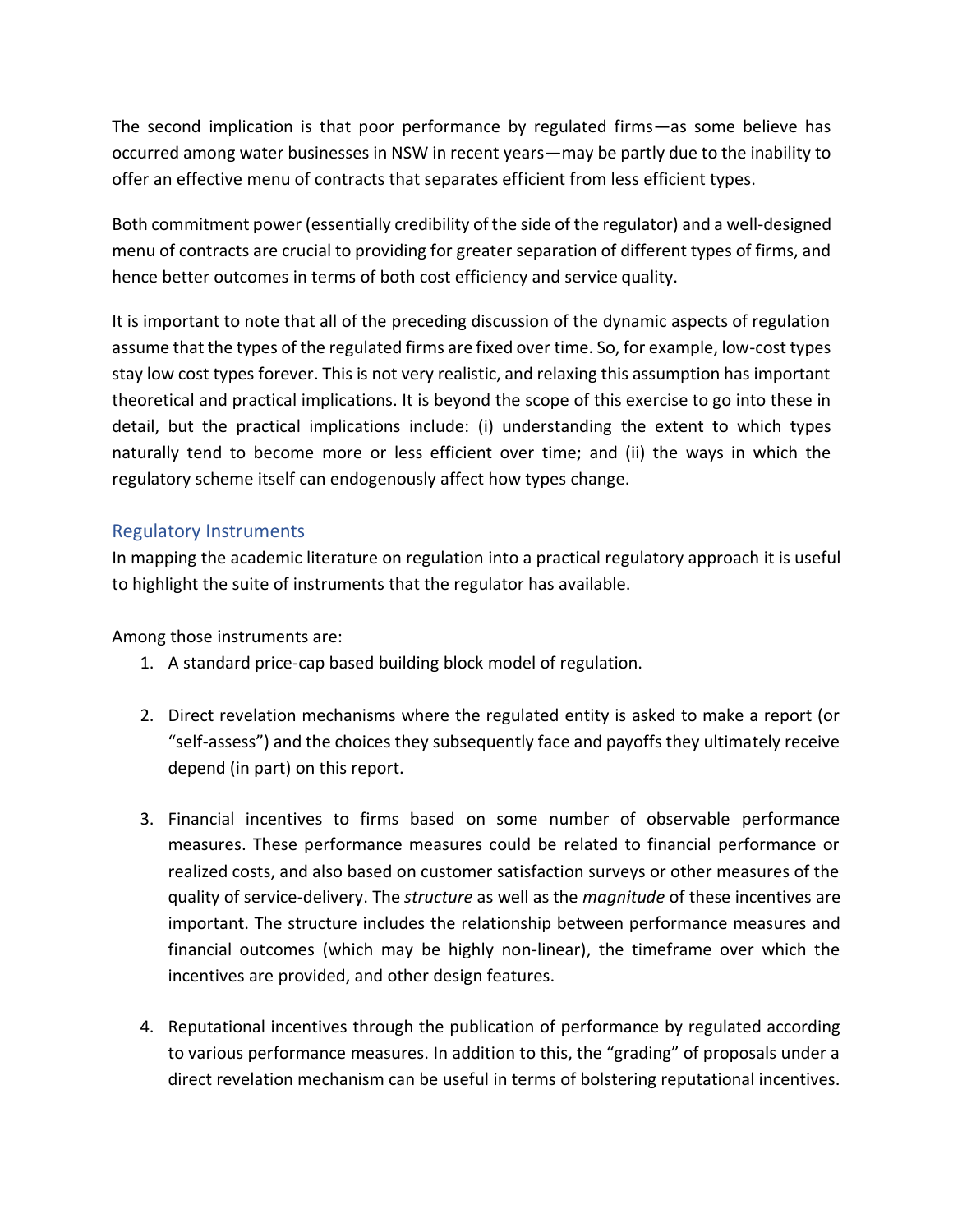This is part of the reason that the language used in those assessments (e.g. "leading" or "standard") is important.

5. Commitment power / a strong reputation of the regulator.

#### <span id="page-18-0"></span>**Summary**

The modern economic theory of regulation is based, at its core, on insights developed from important contributions in the 1980s. Chief among these is that menus of contracts can be used to achieve a separating equilibrium among different "types" of firms in a setting where firms can be completely characterized according to one dimension (e.g. cost).

Since that time these insights have been preserved, supplemented, and also modified to some degree. Screening in settings where types are multidimensional (not discussed in this report, but for an excellent overview see Rochet and Stole (2003)) typically leads to less clean separation of types and more "bunching". Dynamic screening (e.g. regulation that takes place over time) also leads to (potentially much less) separation than under the optimal static mechanism.

In practice the regulatory screening problem is both multidimensional (cost and quality both matter, at a minimum) and it is clearly dynamic. This suggests that it will be optimal in practice for there to be less-than-clean separation of types.

Furthermore, contract theory more generally provides insights about both hidden information problems, hidden actions problems, and the interactions between them. While the Laffont-Tirole (1986) workhorse regulatory framework is premised on a moral-hazard problem, richer principalagent models are also instructive, and may not have been sufficiently incorporated into regulatory practice in water or other sectors around the world.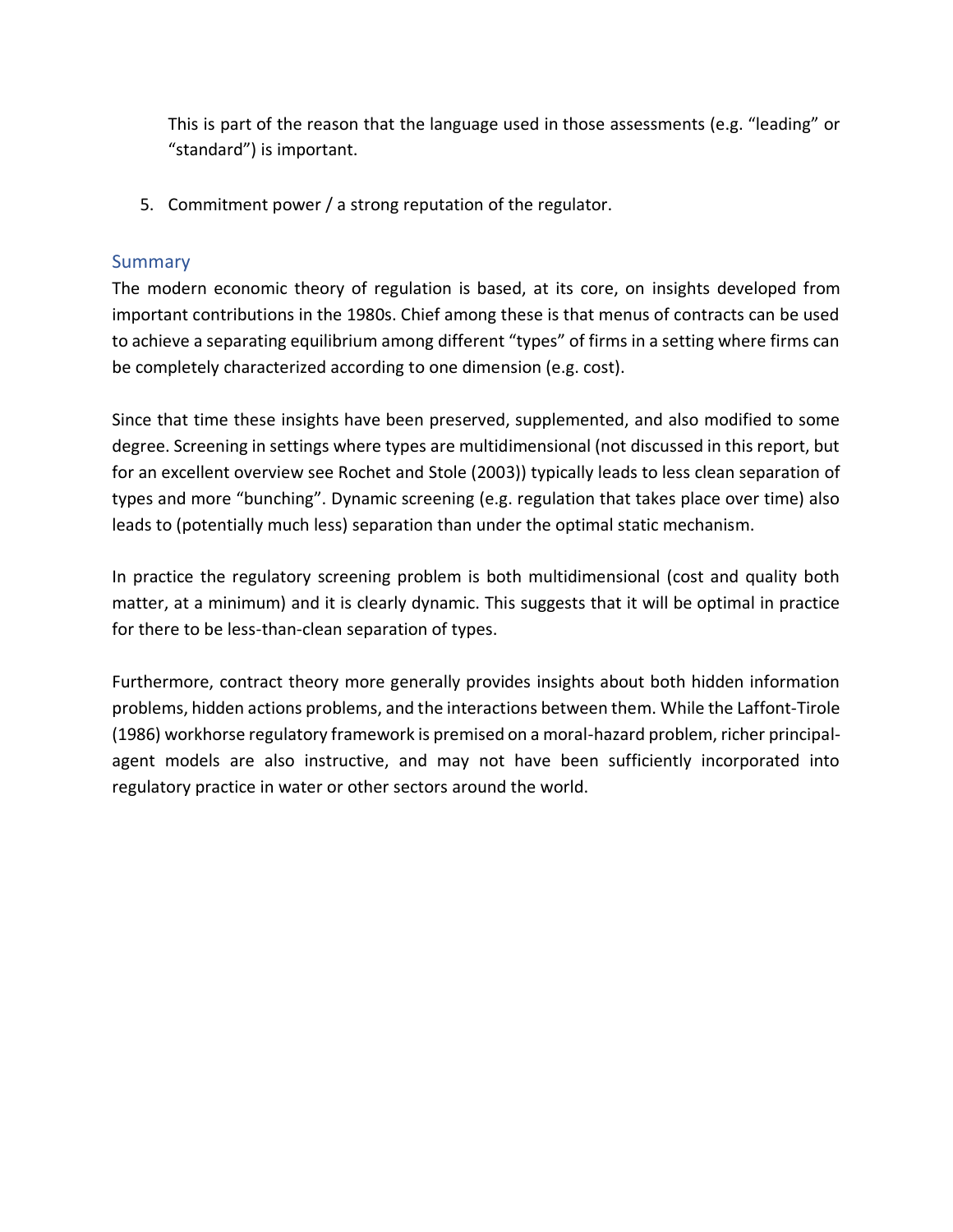## <span id="page-19-0"></span>The "3Cs Model"

#### <span id="page-19-1"></span>**Overview**

The "3Cs model" that has been proposed involves a focus on three elements of the regulatory problem: customer value, cost efficiency, and credibility. As a practical matter this means that water businesses would need to demonstrate a commitment to meeting customer outcomes, do so in a cost-efficient manner, and have made commitments that are credible. These would happen through a "self-assessment" process that is then assessed by IPART.

As part of this, explicit incentive mechanisms would be used, through a combination of reputational incentives, cost-based incentives, and customer-service incentives.

As the 19 May 2021 note to the Tribunal observed, this approach would adopt three criteria compared to the five used by the Essential Services Commission (ESC). The 3Cs model aims to make core changes similar to those adopted by the ESC, but in addition seeks to emphasize:

- 1. Promoting stronger engagement with customers by regulated water businesses;
- 2. Provide meaningful incentives for at least a subset of the water businesses that have the highest-ranked proposals; and
- 3. Ensure that the regulatory framework is suitable for the degree of heterogeneity among the NSW water businesses—which is substantially greater than those in Victoria.

It appears that one of the weaknesses of Victoria's PREMO framework is that it seeks to provide incentives for high-quality proposals but that if water businesses subsequently do not meet the proposed outcomes the consequences are unclear. It has also been observed by the Tribunal that, despite the PREMO framework being in place for several years, it remains unclear how the extent of customer engagement by water businesses is measured, assessed, and incentivized.

#### From a practical perspective, the 19 May note outlines a regulatory process as follows

*In addition to currently having a price-cap based building block model to regulate water business, IPART adopts a propose-respond process in assessing water businesses proposals. The propose-respond framework is commonly used by several regulators.*

*The propose-respond framework means that water businesses lodge a pricing proposal, where they make evidence-based requests for expenditure and tariff structures for services. At times, in the absence of separate processes dealing with changes to the regulatory framework, water businesses have also used*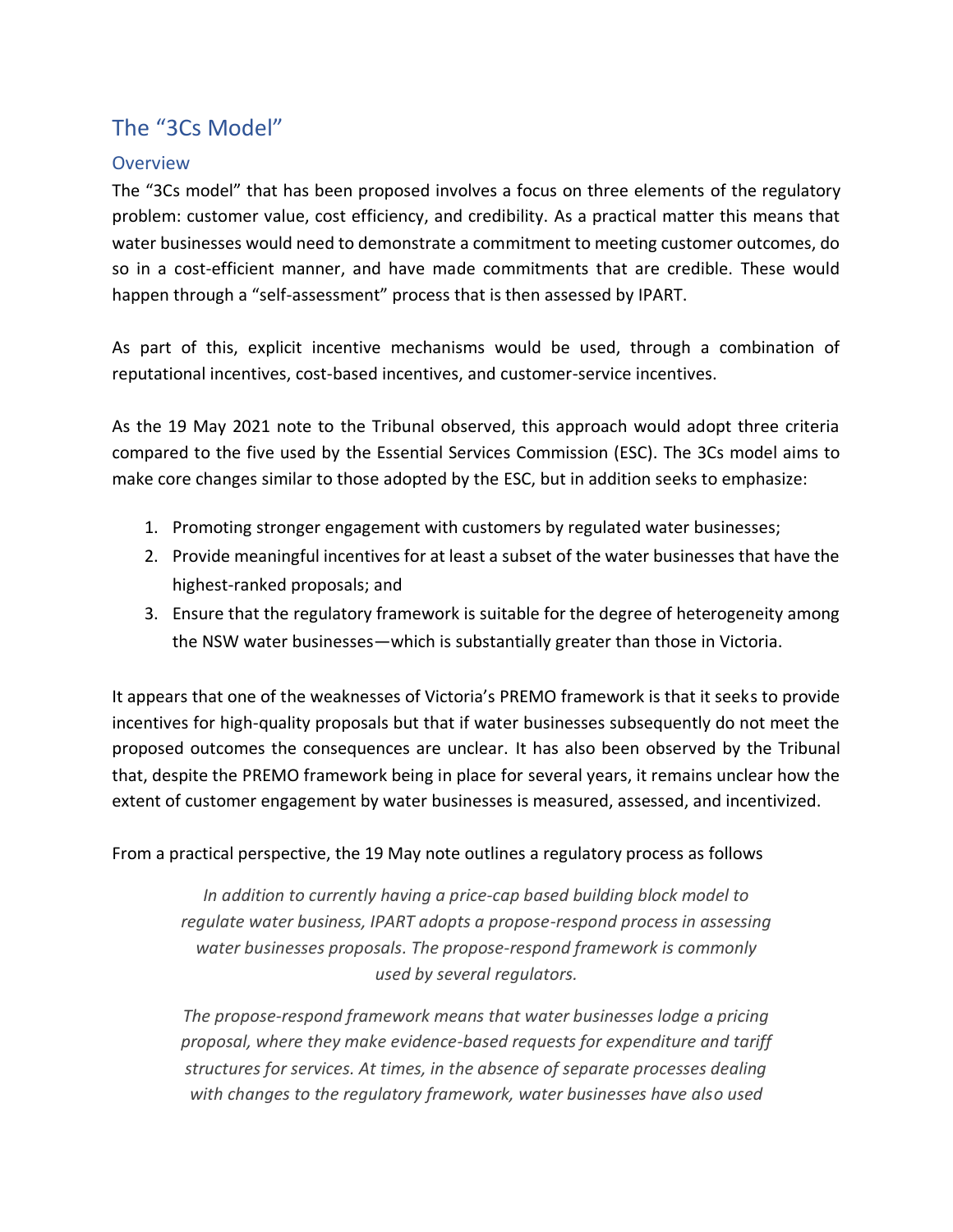#### *the pricing proposal to request changes to the existing regulatory treatment of certain services.*

The same note highlights how the proposed regulatory framework would capture each of the 3Cs. Quoting directly from that note:

*Customer value: A service target performance incentive scheme (STPIS) operates so that there are incentives for maintaining and improving network performance, to the extent that consumers are willing to pay for such improvements. In energy this has normally related to reliability levels looking at the duration and number of outages. The customer service incentive scheme (CSIS) encourages regulated businesses to engage with their customers, identify the customer services they want improved, and then set targets to improve those services.* 

*Both schemes are consistent with identifying and promoting what customer want and enhancing customer value. The schemes also operate so that businesses are rewarded to the extent they achieve such outcomes and suffer financial loss if they are unable to meet the required levels. This is consistent with what would be expected in an effectively competitive market, and results in water businesses better accounting for and appreciating the price-quality trade-off in their service offerings.*

*IPART has also proposed that water businesses graded as standard should still monitor annually their performance against service performance and customer outcomes. The key difference being that there are no financial incentives tied to these. Given some of the smaller and less mature businesses may not have the capability to suggest performance and customer outcomes that should be measured, it may be beneficial for IPART to consider issuing some "boiler plate" services performance and customer outcomes that water businesses could monitor in the first instance. The more established and mature water businesses could adapt these outcomes and add to them based on their own research and monitoring capabilities.* 

*Cost efficiency: Cost incentive schemes for opex and capex provide the business with rewards for undertaking effort resulting in productivity improvements that reduce controllable expenditures. This is consistent with what happens in an effectively competitive market and incentivises regulated monopoly businesses to pursue the most efficient overall cost solution with the appropriate trade-off of opex and capex.* 

*These incentives will be stronger, the longer the timeframe over which cost savings can be carried. That is, an efficiency benefit sharing scheme of opex where the carryover is aligned to a longer regulatory period will provide more powerful incentives for business to pursue cost reduction, as they receive a greater share of the benefits.* 

*The benefit to customers is that over time, they will experience lower prices for service at an appropriate quality level, as there are greater efficiency gains achieved over the longer term that are shared with customers.*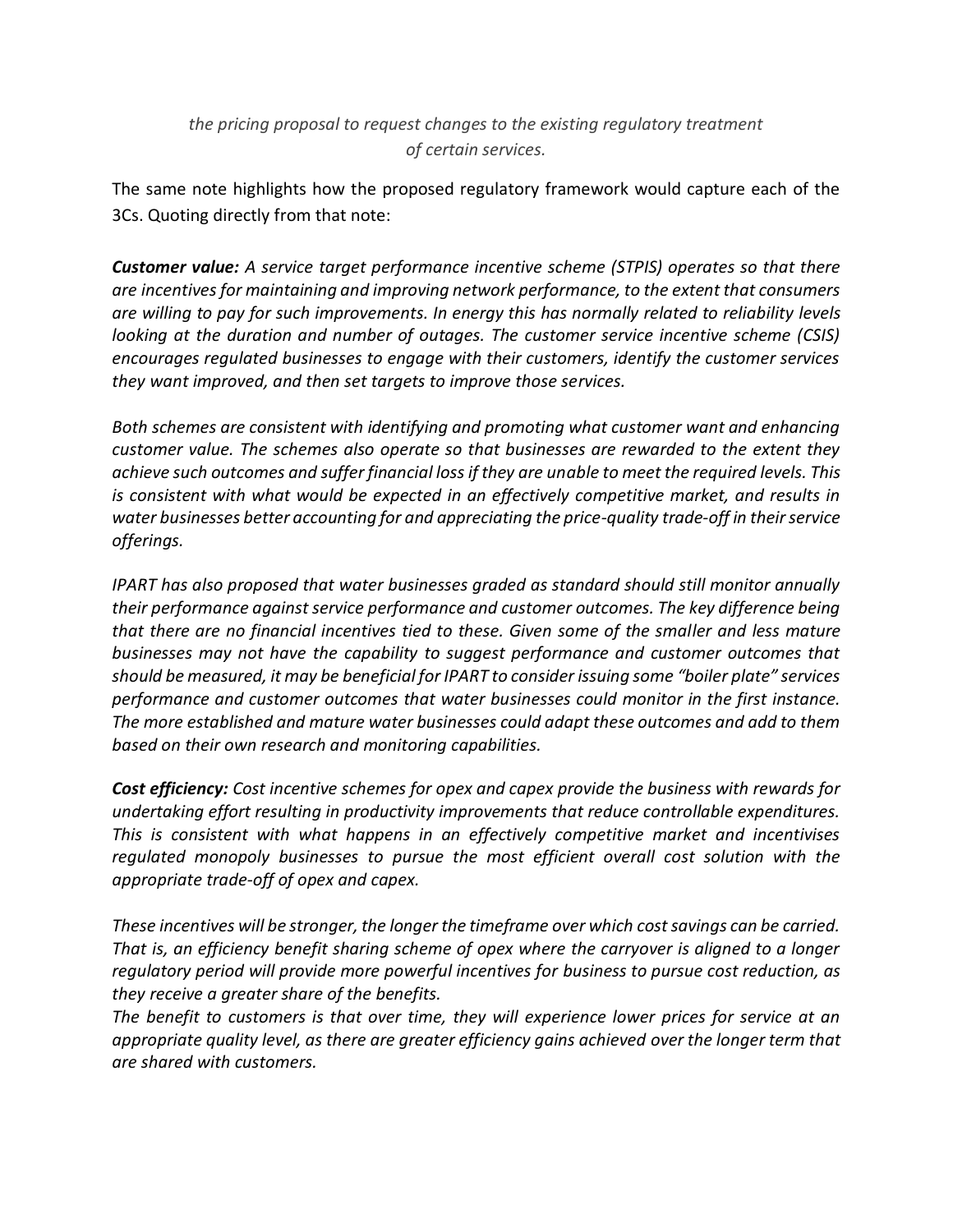*Over time, businesses that respond to cost incentive schemes and pursue ongoing productivity improvement also have a strong incentive to truthfully reveal their costs. This could provide the added benefit of requiring a less intrusive efficiency review by the regulator in the longer term. A similar incentive for cost efficiency exists under a TOTEX scheme.* 

*As already noted, to balance the pursuit of cost efficiency at the expense of service levels for customers, such cost incentive schemes should also be complemented by service performance incentive schemes or customer service incentive schemes. This will ensure cost savings are not being pursued at the expense of consumer outcomes.*

*In addition to cost incentive schemes where businesses are rewarded for managing their controllable costs, it conversely holds that regulated monopoly businesses should neither be punished, nor benefit, from unanticipated material cost changes (up or down) that are outside of their control.* 

*To the extent there are material unanticipated cost increases, which in water business can arise form changes in government policy within the regulatory period, these should be passed on to customers when they are incurred. Cost passthroughs or contingent cost mechanisms (for more uncertain projects) have the benefit that the business does not propose charges to customers on the expectation that the costs might arise, the customer only pay for such costs if and when they occur.* 

*If done correctly, cost passthroughs and contingent cost mechanisms are also consistent with effectively competitive market outcomes. That is, in competitive markets businesses often passthrough material increases/decreases in cost – such as large exchange rate increases on imported good – but also absorb such costs where they are immaterial.* 

*A key challenge for any regulator is make sure that it sets the level of materiality of costs correctly. In the absence of that, and where there are extensive cost passthrough mechanisms provided, the regulator will be at risk of creating something akin to a more low-powered incentive cost-ofservice regulatory regime. IPART will need to consider this balance carefully in how it treats the different businesses.*

*Credibility: The business achieves a higher dividend or return to the extent it provides what IPART considers to be high-quality proposal that meets the 3Cs.* 

*As noted, a challenge with the ESC's PREMO framework is that while a higher return on equity may be provided for a high quality price submission, if the business does not fulfill its promises or commitments there is no internal correction mechanism for the business to have its return reduced. It would require the ESC to intervene mid-period based on performance or rely on the fact that in a repeated game setting, the ESC is unlikely to provide such a higher return on equity in the next proposal.*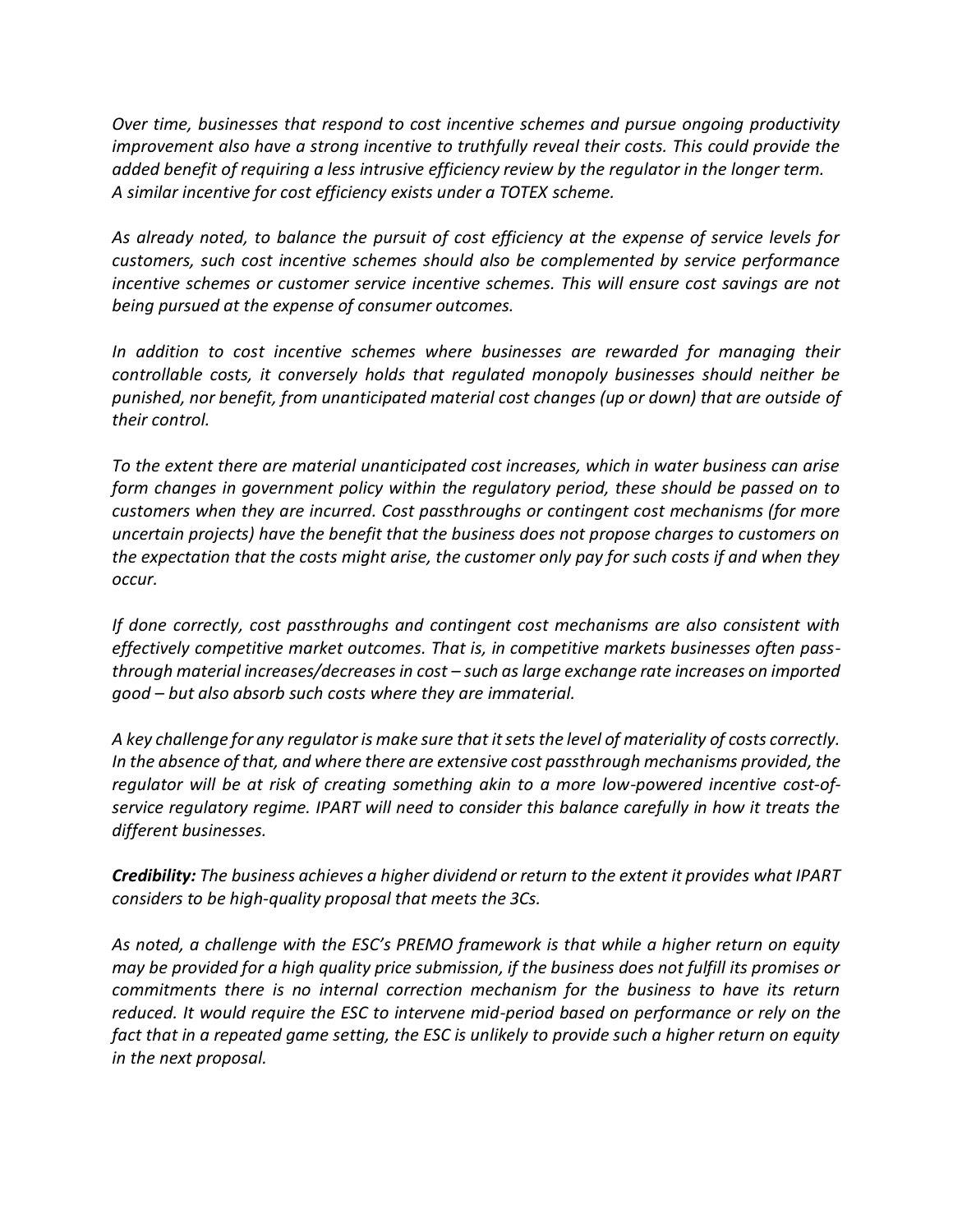*A strength of the menu regulation framework used in the UK is that businesses that are standard and wrongfully categorise themselves as leading, should ultimately achieve a lower risk-adjusted rate of return during the regulatory period. There is effectively an internal correction mechanism that exists, which incentivises businesses to be truthful about their position and recognise their existing shortcomings.*

*IPART's regulatory framework is proposing to make sure that a similar menu is in place for businesses. That is, to the extent a standard business for reputational reasons pretends to be a leading business, then the combined incentive schemes would operate in concert with the opex and capex allowances to ensure that despite getting access to a higher dividend or return on equity, the actual return achieved will ultimately be below that WACC it would have received if it had truthfully revealed itself just to be a standard business. This means that there is a strong incentive of truthful information revelation, which would also then go to less of a need for a more intrusive review of costs.*

*The menu approach means that the business needs to be credible and realistic in any proposal it makes, as it risks a financial penalty over the course of the regulatory period. The Board of the State Own Corporation that pursues such a strategy of supporting a proposal that pretends a business is leading when it is not, will also not be meeting their fiduciary obligations, so there will be strong incentives for greater Board involvement and challenge of the business' pricing proposals than probably exists today.*

#### <span id="page-22-0"></span>Assessment Relative to the Economic Framework

The 3Cs framework as outlined above incorporates most of the key features of the economic framework laid out in the previous section of this report.

At its core (with the "Customer Value" component) the 3Cs approach acknowledges the multidimensional nature of the regulatory problem and embraces the fact that driving cost efficiencies is not the sole object of successful water regulation in NSW. Customer outcomes reflect the "quality" component discussed above. Moreover, the 3Cs approach follows existing practices in other jurisdictions in using multiple measures of customer satisfaction to assess this dimension of performance by water businesses. This seems prudent.

One opportunity for expansion on the existing proposal is to consider the degree to which the exact weighting given to various customer satisfaction criteria should be made explicit to the regulated entities, or whether some degree of "strategic opacity" (in the spirit of Ederer, Holden and Meyer discussed above) may help deter gaming of this aspect of incentives.

The focus on a "menu approach" in the 3Cs framework is also important, and consistent with the modern economic theory of regulation. Our understanding of dynamic regulation is also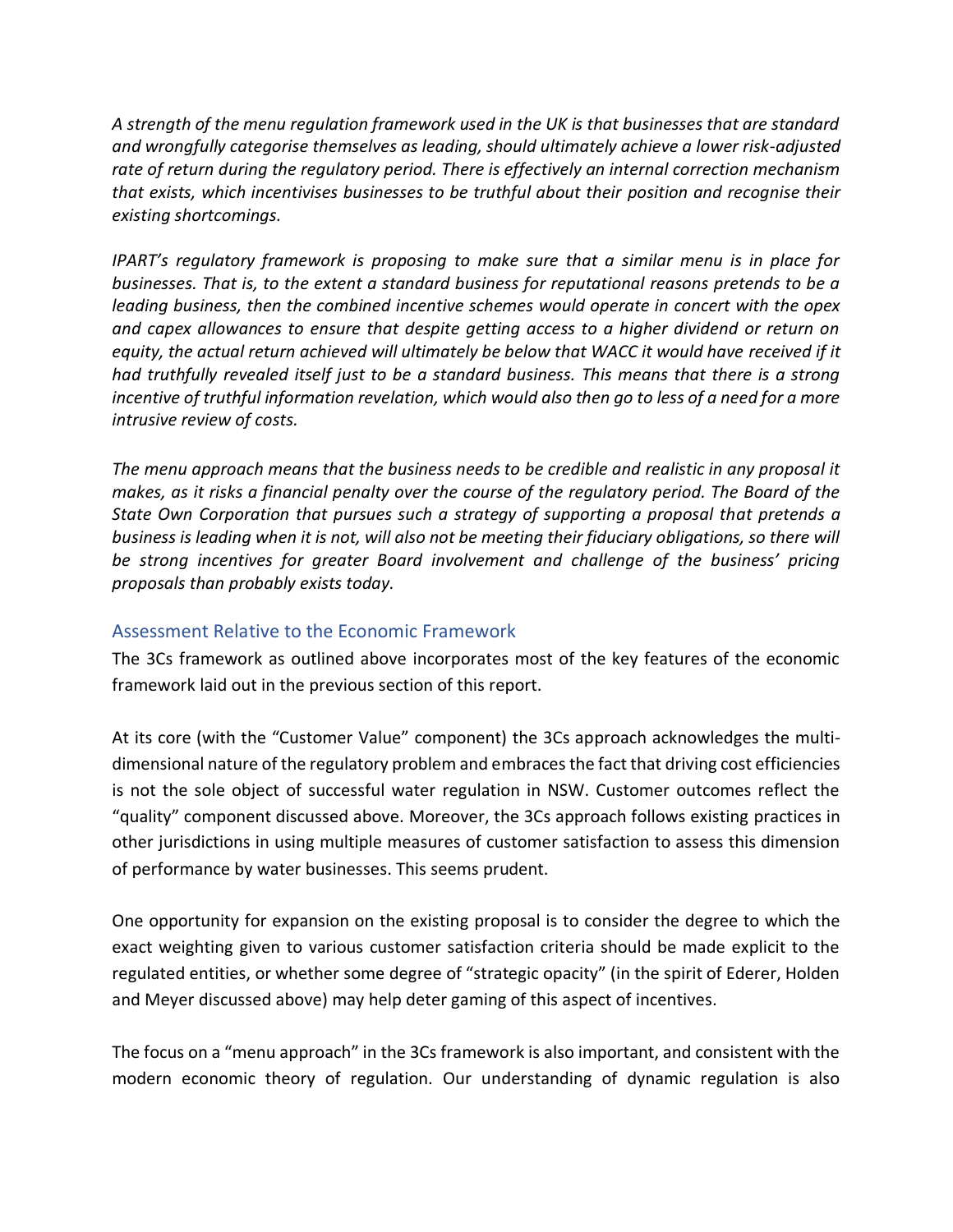instructive about how one should view the results of these menus. One should not expect full separation immediately—and perhaps not at all.

Moreover, to the extent that different NSW water businesses—at least in some sense—reflect different "types" we should not expect them to all slot into a neat "pecking order" in the proposal-response process.

The desire to get greater Board involvement in the "credibility" component of the 3Cs approach is sound, and it reflects an attempt to help alleviate the principal-agent problem between the board and managers of water businesses. *A good outcome flowing from the review is that, to a greater degree than is currently the case, regulatory incentives can facilitate and be a complement to sound corporate governance of water businesses*.

Reputational incentives that already exist within water businesses (operating at the managerial and board levels) are consistent with—and can be strengthened by—the proposed 3Cs framework. This is important and encouraging.

Finally, the ability for proposals and the performance of water businesses to be highlighted more publicly than is the case at present has the promise of leveraging these reputational incentives.

#### <span id="page-23-0"></span>**Summary**

The 3Cs framework is strongly consistent with the best modern academic literature on regulation, and it aligns with the practical experience of, and feedback from, regulation in other jurisdictions. This is especially and including of the recent Victorian experience with the PREMO framework adopted in that jurisdiction by the Essential Services Commission.

Moreover, the focus in the 3Cs framework of providing incentives for higher-quality customerservice outcomes is a welcome feature, and one which is nicely articulated in the plan.

Finally, each of the 3 elements of the proposed framework work well together and are complementary components of a sounds regulatory regime.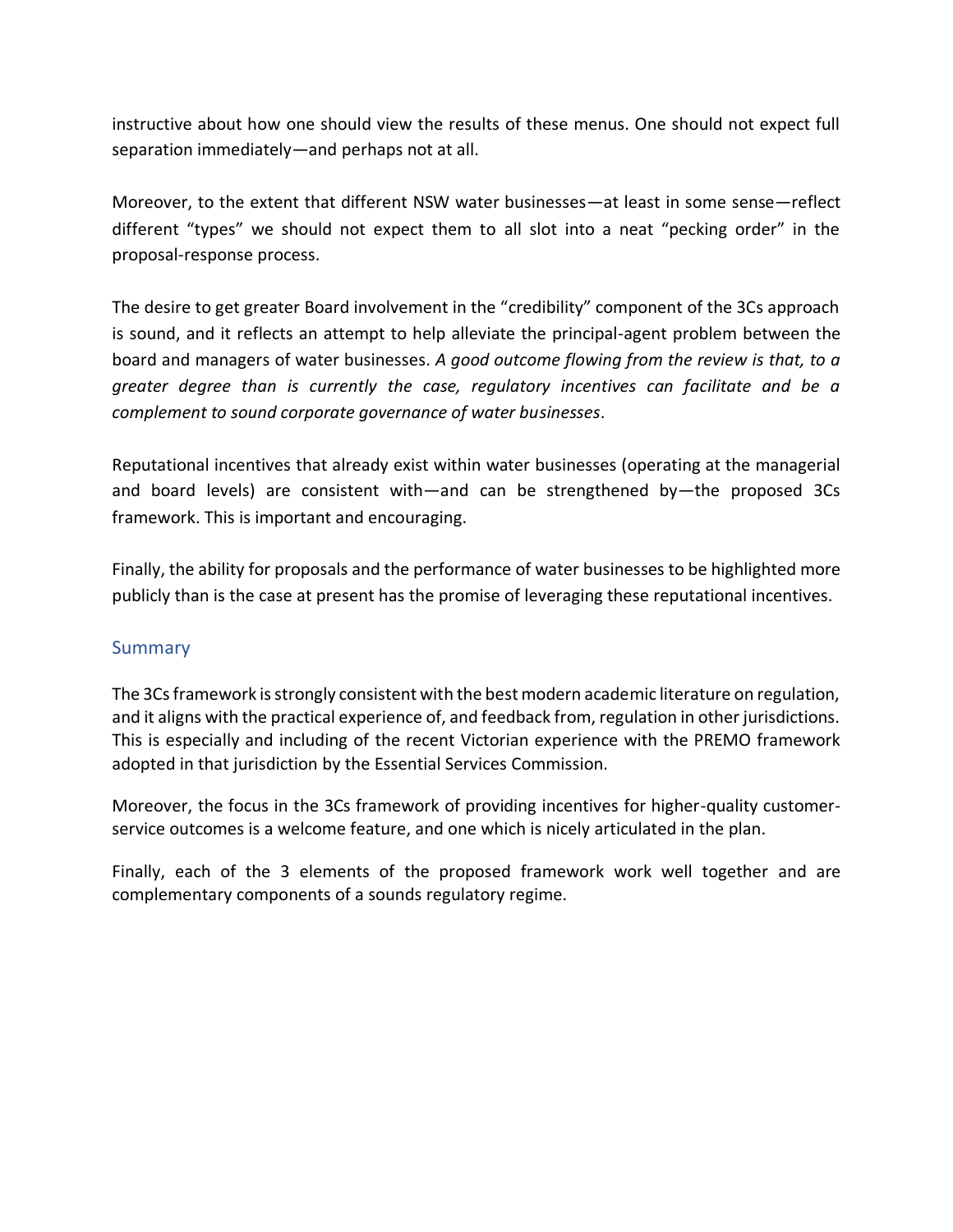## <span id="page-24-0"></span>Summary and Conclusion

In this report I have tried to summarize the current state of the relevant contract-theory academic literature—as relevant to regulation in general, and water regulation in NSW in particular.

I have highlighted the surely familiar literature on regulation of a monopolist due to Baron-Myerson and Laffont-Tirole, but also emphasized some other relevant work from both a similar period and also considerably more recent developments.

In addition to the standard models of regulation on which "building-blocks" are based, it is important to acknowledge that water regulation in NSW has elements of:

- 1. A dynamic regulatory environment where commitment power on the part of the regulator plays a crucial role in determining the optimal amount of "separation of types";
- 2. A "multi-dimensional" screening problem where both cost-efficiency and service-quality are relevant dimension of "type";
- 3. A "moral hazard" setting where financial incentives can play an important role;
- 4. An environment where "career concerns" of managers and Board directors provide important non-pecuniary incentives;
- 5. "Opacity" in incentive provision may help deter gaming of regulatory/ incentive schemes;
- 6. A setting where customer outcomes could be measured more effectively; and
- 7. An environment where behavioral considerations about "upside benefit" versus "downside risk" is important in understanding and providing incentives for incentivizing managerial actions.

One way to capture the regulatory problem, the virtues of the 3Cs framework, and how additional regulatory instrument can be brought to bear, is to think about the market failures that exist in the NSW water market, and how regulatory tools respond to those.

| <b>Market Failure</b>        | How addressed by 3Cs         | <b>Additional instruments</b> |
|------------------------------|------------------------------|-------------------------------|
| Asymmetric information       | Ex ante screening            |                               |
| about cost / efficiency      |                              |                               |
| Asymmetric information       | public<br>Ex ante screening, |                               |
| about service quality        | information                  |                               |
| Hidden action / moral hazard | Incentives, firm reputation  | Strategic opacity             |
| Market power                 | Ex ante screening and price  |                               |
|                              | caps                         |                               |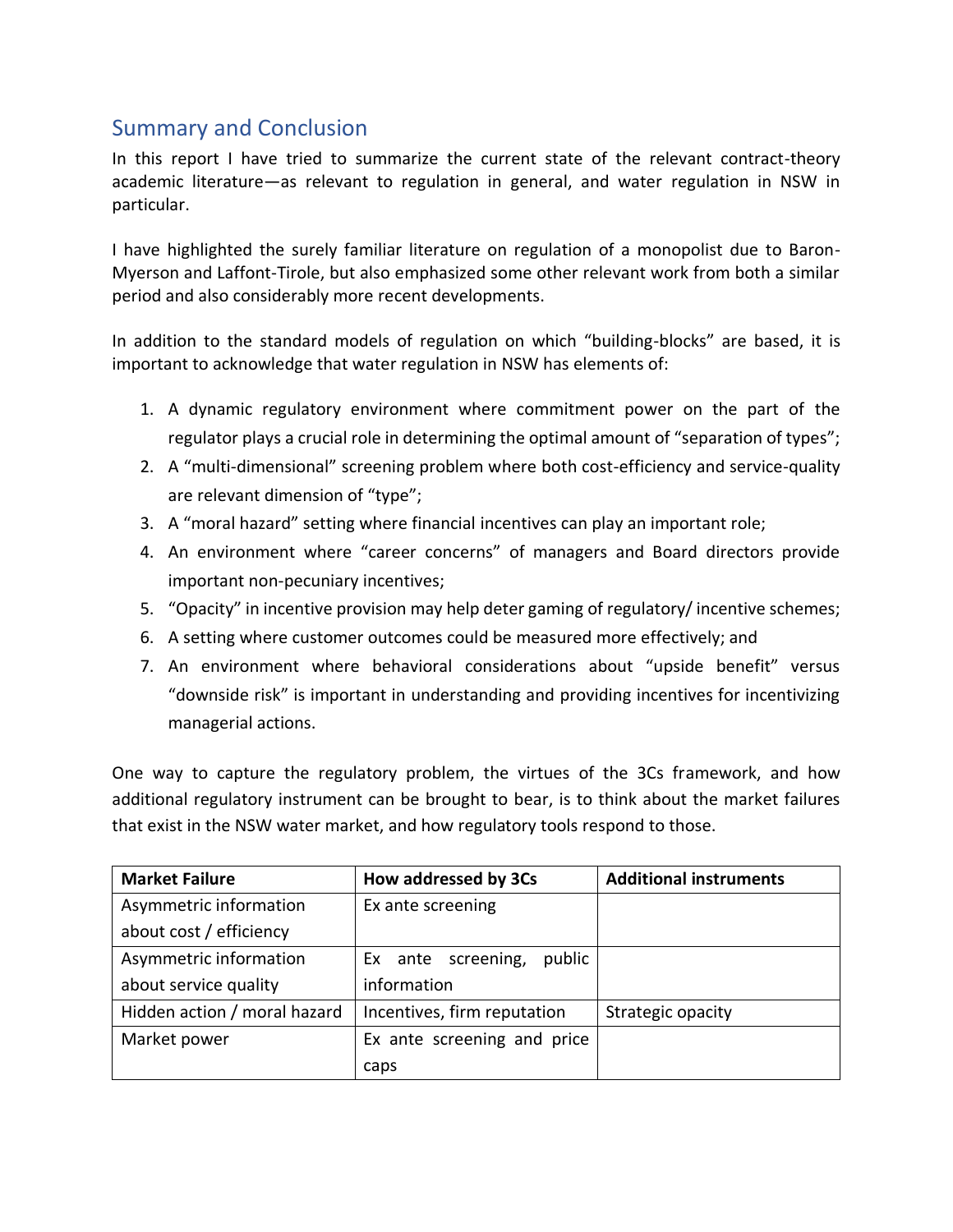The 3Cs framework developed thus far addresses these considerations well and, in my opinion, is well-suited to pushing water businesses in NSW to drive innovation, cost efficiencies, and improve customer outcomes in the years ahead.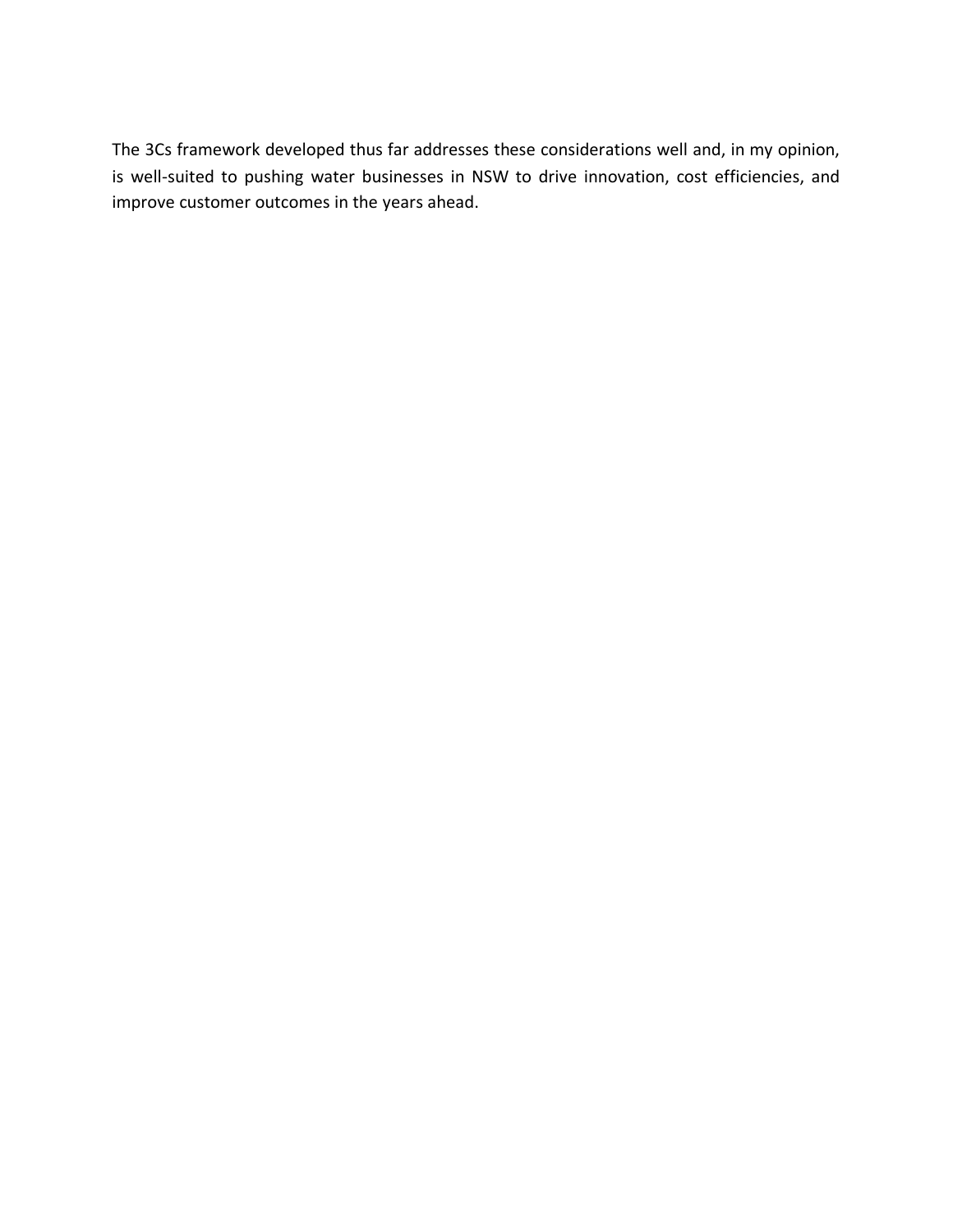## <span id="page-26-0"></span>References

**Akerlof, Robert, and Richard Holden.** 2012. "The Nature of Tournaments", *Economic Theory* 51(2): 489-513.

**Akerlof, Robert, and Richard Holden.** 2016. ["Movers and Shakers"](http://research.economics.unsw.edu.au/richardholden/assets/movers-and-shakers-12-24-15.pdf), *Quarterly Journal of Economics*, 131(4): 1849-1874.

**Ederer, Florian, Richard Holden and Margaret Meyer.** 2018. "Gaming and Strategic Opacity in Incentive Provision", *RAND Journal of Economics* 49(4): 819-854.

**Forbes, Silke, Mara Lederman and Trevor Tombe.** 2015. "Quality Disclosure Programs and Internal Organizational Practices: Evidence from Airline Flight Delays." *American Economic Journal: Microeconomics* 7: 1–26.

**Gravelle, Hugh, Matt Sutton and Ada Ma.** 2010. "Doctor Behaviour under a Pay for Performance Contract: Treating, Cheating and Case Finding?" *Economic Journal* 120: F129–F156.

**Grossman, Sandford J. and Oliver D. Hart.** 1983. "An Analysis of The Principal-Agent Problem," *Econometrica* 51: 7-45.

**Holmstrom, Bengt.** (1982, 1999). "Managerial Incentive Problems: A Dynamic Perspective", *Review of Economic Studies* 66(1): 169–182.

**Holmstrom, Bengt and Paul Milgrom.** 1991. "Multitask Principal-Agent Analyses: Incentive Contracts, Asset Ownership, and Job Design," *Journal of Law, Economics, & Organization* 7(special issue): 24-52.

**Hurwicz, Leonid.** "On informationally decentralized systems", in Radner and McGuire, *Decision and Organization*. North-Holland, Amsterdam. 1972.

**Kahneman, Daniel and Amos Tversky.** 1979. Prospect theory: An analysis of decision under risk. *Econometrica*, *47*, 263-291.

**Laffont, Jean-Jacques and Jean Tirole.** 1986. "Using Cost Observation to Regulate Firms," *Journal of Political Economy* 94: 614-641.

**Laffont, Jean-Jacques and Jean Tirole.** 1988. "The Dynamics of Incentive Contracts," *Econometrica* 53: 1153-1175.

**Larkin, Ian.** 2014. "The Cost of High-Powered Incentives: Employee Gaming in Enterprise Software Sales." *Journal of Labor Economics* 32: 199–227.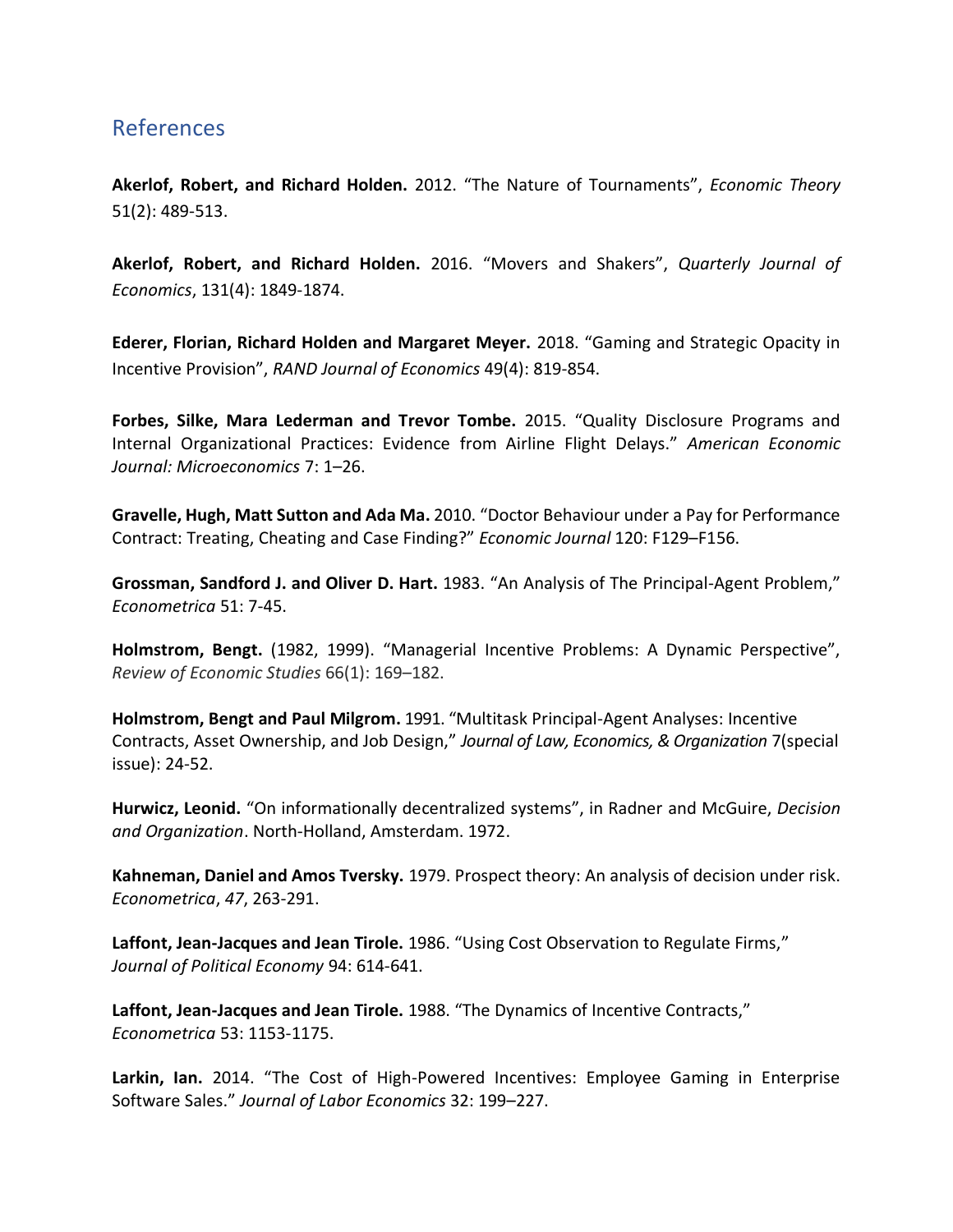**Mirrlees, James. A.** 1975. "The Theory of Moral Hazard and Unobservable Behavior: Part I," mimeo, Nuffield College Oxford.

**Nobel Committee.** *Advanced Information for the 2001 Prize in Economic Sciences.* Available at <https://www.nobelprize.org/uploads/2018/06/advanced-economicsciences2001.pdf>

**Nobel Committee.** *Advanced Information for the 2007 Prize in Economic Sciences.* Available at <https://www.nobelprize.org/uploads/2018/06/advanced-economicsciences2007-1.pdf>

**Nobel Committee.** *Advanced Information for the 2014 Prize in Economic Sciences.* Available at <https://www.nobelprize.org/prizes/economic-sciences/2014/advanced-information/>

**Nobel Committee.** *Advanced Information for the 2016 Prize in Economic Sciences.* Available at <https://www.nobelprize.org/uploads/2018/06/advanced-economicsciences2016-1.pdf>

**Oyer, Paul.** 1998. "Fiscal Year Ends and Nonlinear Incentive Contracts: The Effect on Business Seasonality." Quarterly Journal of Economics 113: 149–185.

**Rochet, Jean-Charles and Lars Stole.** 2003. "The Economics of Multidimensional Screening", in *Advances in Economics and Econometrics:* Theory and Applications—Eighth World Congress. Dewatripont, Mathias, Hansen, Lars Peter and Turnovsky, Stephen J.(eds.). Cambridge University Press. Cambridge, U.K.

**Rothschild, Michael and Joseph E. Stiglitz**. "Equilibrium in Competitive Insurance Markets: An Essay on the Economics of Imperfect Information", *Quarterly Journal of Economics* 95, 1976: 629-649.

**Tirole, Jean.** *The Theory of Industrial Organization*. MIT Press (Cambridge, MA), 1988.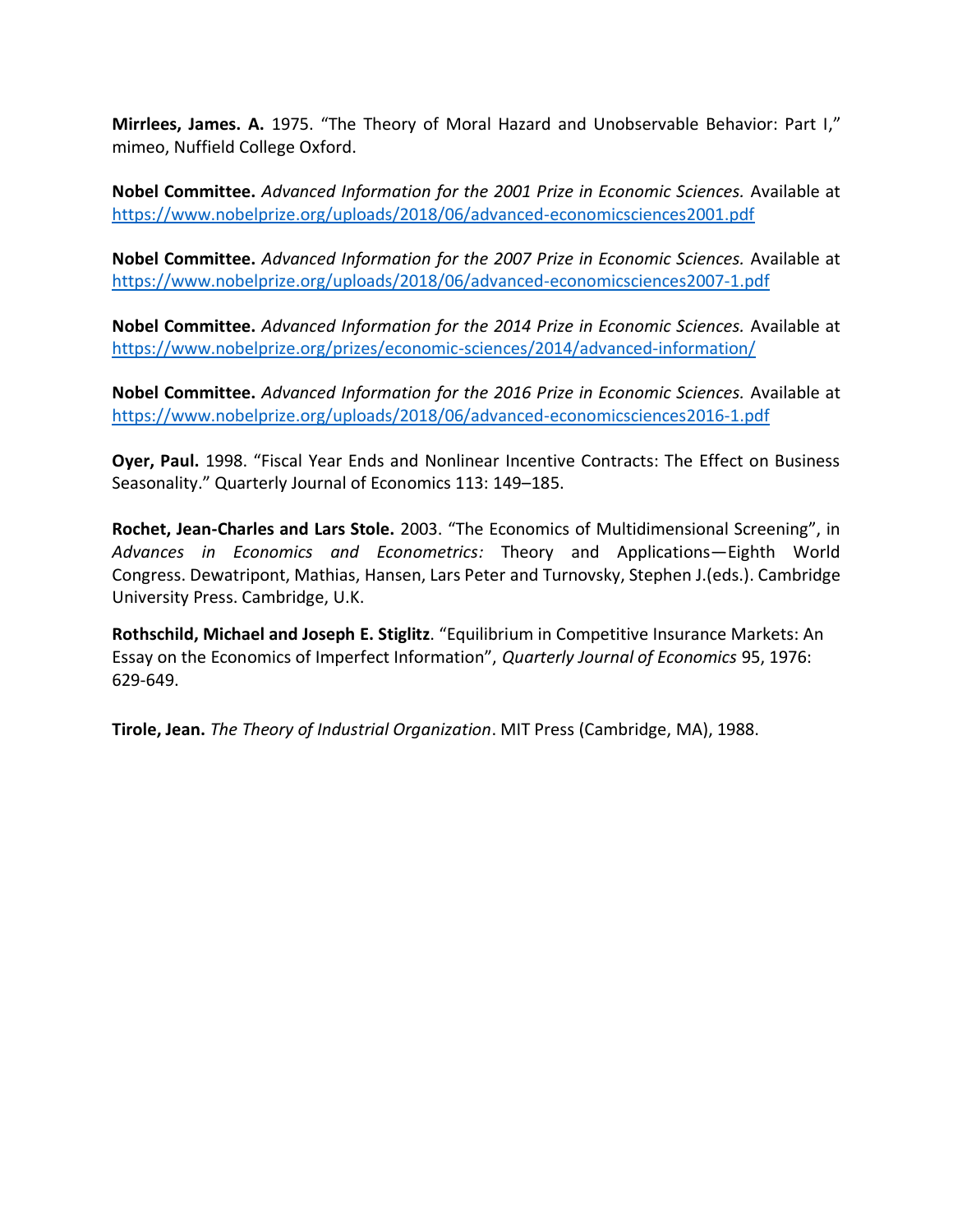## <span id="page-28-0"></span>About the author



Richard Holden is Professor of Economics at UNSW Business School, director of the Economics of Education Knowledge Hub @UNSWBusiness, co-director of the New Economic Policy Initiative, and President-elect of the Academy of the Social Sciences in Australia.

Prior to that he was on the faculty at the University of Chicago and the Massachusetts Institute of Technology. He received a PhD from Harvard University.

His research focuses on contract theory, organizational economics, law and economics, and political economy. He has written on topics including: network capital, political districting, the boundary of the firm, incentives in organizations, mechanism design, voting rules, and blockchain.

Professor Holden has published in top general interest journals such as the Quarterly Journal of Economics, the American Economic Review and the Review of Economic Studies.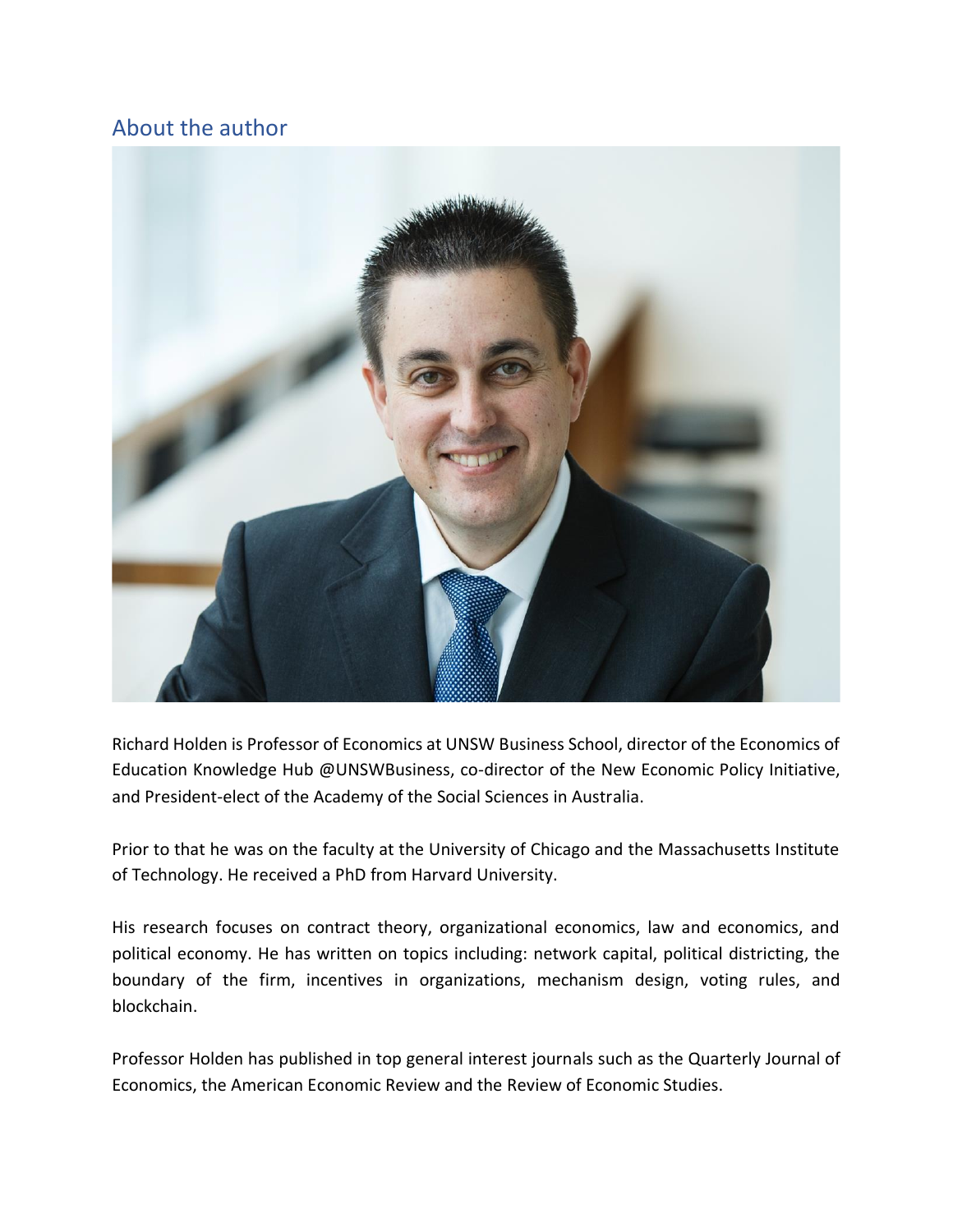He is currently editor of the Journal of Law and Economics, and is the founding director of the Herbert Smith Freehills Initiative on Law & Economics at UNSW.

He has been a Visiting Professor of Economics at the MIT Department of Economics and the MIT Sloan School of Management, Visiting Professor of Economics at the Harvard Economics Department, and Visiting Professor of Law at the University of Chicago Law School and Columbia Law School.

He is a Fellow of the Econometric Society and a Fellow of the Academy of the Social Sciences in Australia.

His research has been featured in press articles in The New York Times, The Financial Times, The Economist, and the New Republic.

Professor Holden appears regularly as a media commentator, and has published opinion pieces in outlets including The Australian Financial Review, The Australian, The New York Times, and The New Republic. He also writes a weekly column called Vital Signs for The Conversation.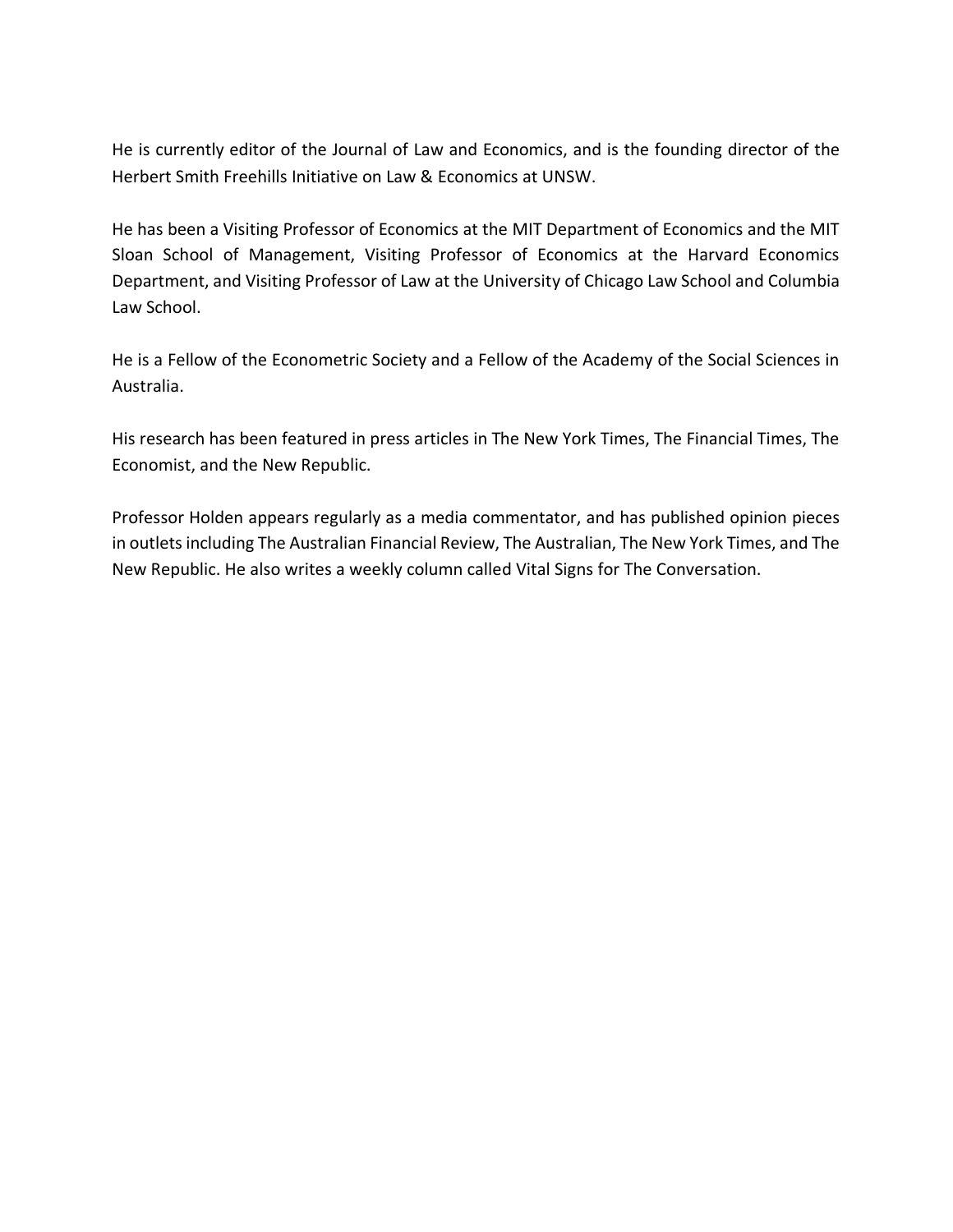<span id="page-30-0"></span>Appendix A: Baron-Myerson